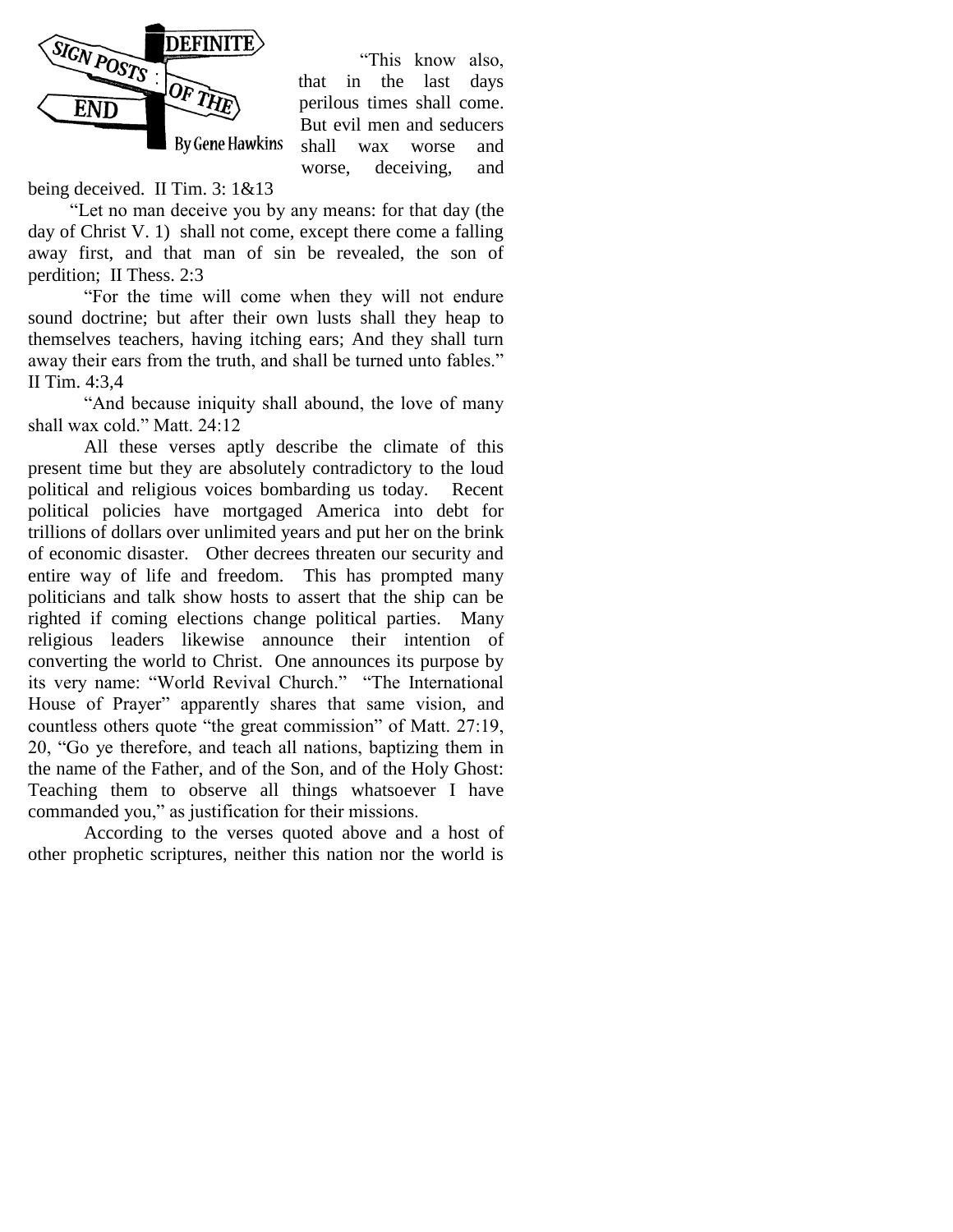going to improve, before Jesus comes to set up His earthly Kingdom. The great commission cited above follows these words: "And Jesus came and spake unto them, saying, All power is given unto me in heaven and in earth." V. 18 The Day of Jesus Power has not yet arrived. He has not, as yet, been crowned King of kings and Lord of lords. Though He won this victory at the cross when He cried out "it is finished," He has not been seated on the throne in heaven and assumed the reins of government. If He had, we would in no wise see the chaos that prevails in our world today. The prophecy here in Matthew is a reference to the time when Jesus will have assumed full control of the world, having put down all rule and authority of the nations during the tribulation period. Satan will be bound for a thousand years, and Israel as a nation will fulfill this great commission. The responsibility for the Church is found in Mark 16: 15-18 "….Go ye into all the world, and preach the gospel to every **creature**. This word is in contrast to "nation" recorded by Matthew and indicates that the Church is to be a missionary to individuals, even "into all the world." Verses 16-18, directing men to baptize, cast out devils, speak in tongues, have power over Satan, and lay hands on the sick that they might recover, are all consistent with those things which began in the Church on the Day of Pentecost. Matthew, as a kingdom apostle, announces Christ and His Kingdom. Mark was associated with Paul, the chief apostle to the Church, thus the difference in these two accounts. History also proves that even Paul and those early apostles did not convert even one single city, let alone a nation, to Christ. We wonder how in the world those of our day, in view of the prophesied days of deterioration proclaimed by Jesus, and so many others, can now declare that they are going to bring about world restoration.

Many have claimed the promise of II Chron. 7:14: "If my people, which are called by my name, shall humble themselves, and pray, and seek my face, and turn from their wicked ways; then will I hear from heaven, and will forgive their sin, and will heal their land." Scripture does not contradict itself, and when put into the context in which it is written, it surely does not. The above verse will yet be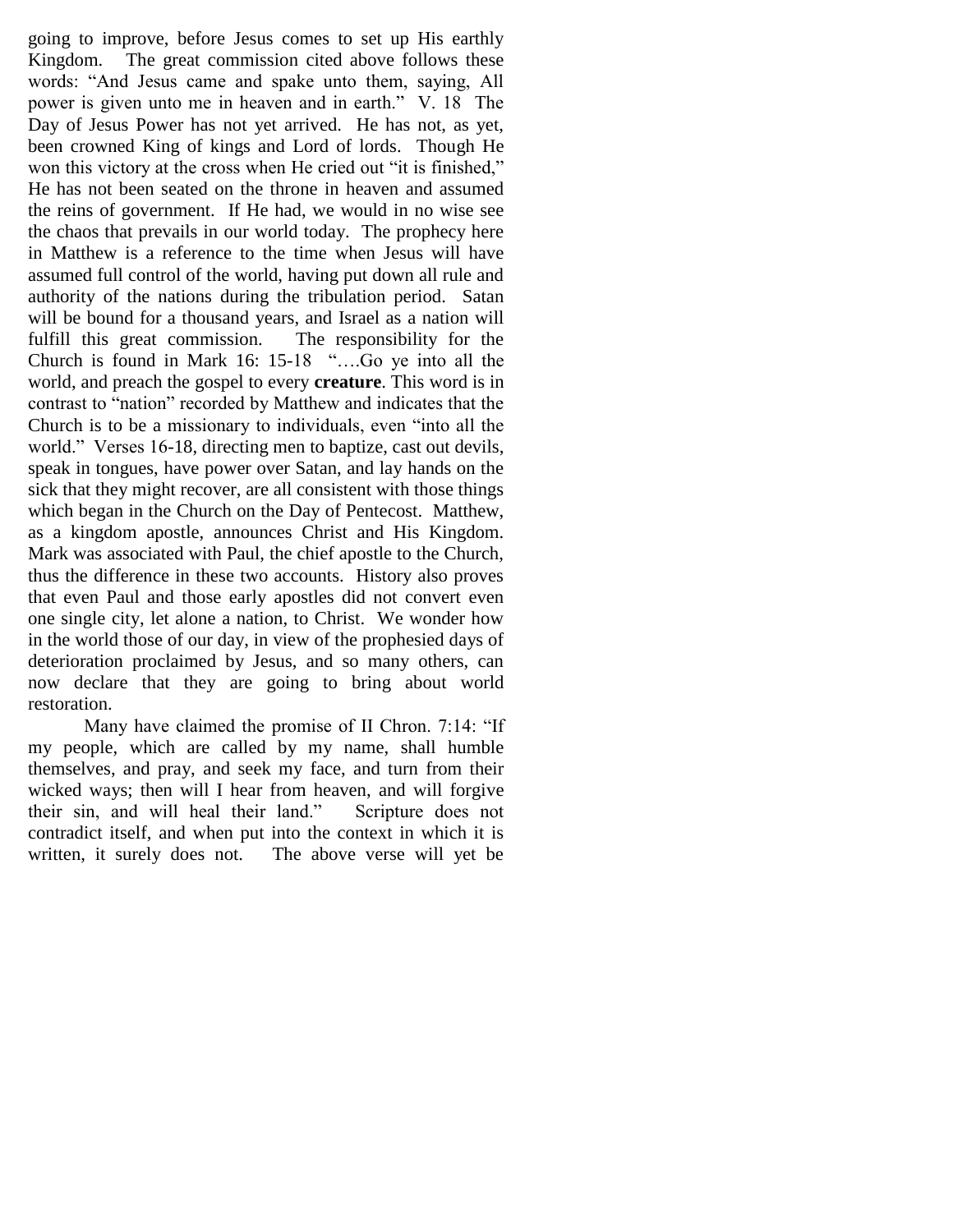fulfilled to it's greatest extent when Israel as a nation falls on their faces and accepts their Messiah. The time for Gentile nations to claim such a promise during this Church Age has long since passed, and we do have a scriptural precedent that depicts a direct graphic parallel of our day.

Manasseh was one of the most wicked kings who ever reigned in Jerusalem, and God decreed that Judah would be taken captive by Nebuchadnezzar "…for the sins of Manasseh, according to all that he did; And also for the innocent blood that he shed: for he filled Jerusalem with innocent blood; which the LORD would not pardon." II Kings 24:3,4 God would in no wise alter His decision, despite much reformation enacted by a subsequent regime. II Kings 23:25 records this high commendation of Josiah: "And like unto him was there no king before him, that turned to the LORD with all his heart, and with all his soul, and with all his might, according to all the law of Moses; neither after him arose there any like him." II Kings 22 describes Josiah's reaction as he rent his clothes in mourning when the long lost book of the law was found and read to him. The entire text is filled with the drastic changes he made which include removing the vessels of Baal from the temple, and ending the tenure of idolatrous priests ordained by previous kings. He broke down the houses of the Sodomites, put away the workers with familiar spirits, wizards, images, and idols, and in short performed "..the words of the law which were written in the book that Hilkiah the priest found in the house of the LORD." II Kings 23:24

Can anyone today conscientiously announce that this country or the world has come anywhere close to the reformations implemented by Josiah? He was a political leader who made drastic religious changes, but to absolutely no avail except for himself, as God promised that the coming destruction would not come while he was yet alive.

America has most assuredly been drastically reformed in the past few months, but those changes have in no wise produced righteousness. Political regimes in this country and around the world completely ignore the prevailing idolatry directly addressed by Josiah, and instead, promote it. Some Americans were outraged recently when leaders of Islam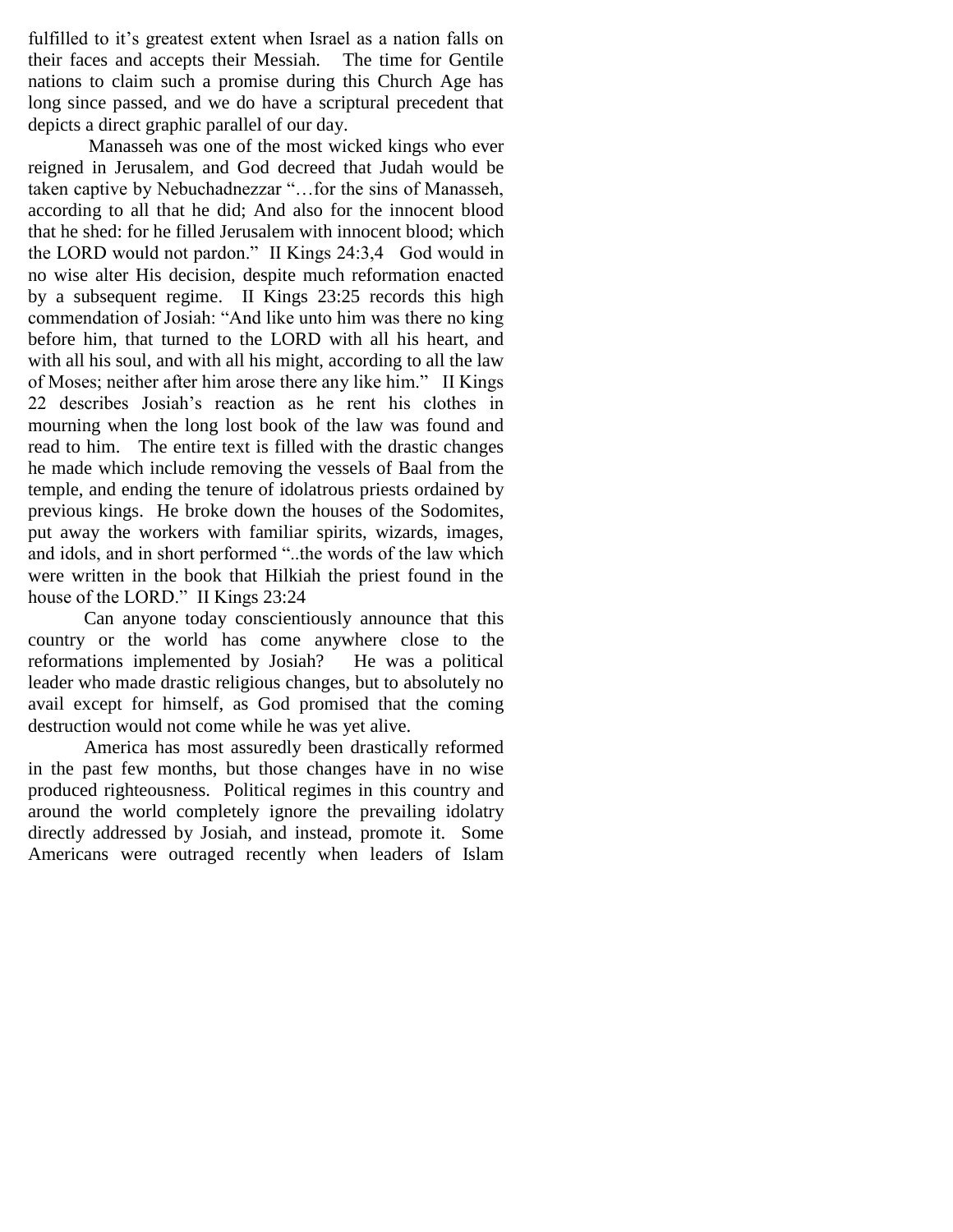presented a proposal to build a multimillion dollar Mosque very close to "ground zero" where the twin towers were destroyed on 9/11. Even the largely symbolic, or token, day of national prayer was embroiled in controversy as U.S. District Judge Barbara Crabb in Wisconsin "ruled that observance of the May 6 event, proclaimed by every president since Harry Truman, was unconstitutional." This same article from the Charlotte Observer, reporting on the meeting between President Obama and Billy Graham in Montreat, N.C. announced that "…days ago, the Pentagon disinvited Mr. Graham's son, Franklin -- an honorary co-chair of this year's event -- to speak there because of his past comments disparaging Islam." (After 9-11, Mr. Graham said Islamic teachings had made that faith "a very evil and wicked religion.")

During this same meeting Franklin Graham thanked the President for appealing the ruling of Judge Crabb and Mr. Obama promised the younger Graham that he would look into the matter of The Pentagon disinviting him. Thus far, the only reports we have heard is that Bro. Franklin has been excluded from other speaking engagements in addition to the Pentagon.

It has also been widely reported that Joel Olsteen along with Rick Warren, both prominent Christian leaders, absolutely refused to boldly declare that Jesus is the only way to heaven, even when specifically asked that question. Both asserted that He was the only way for them, but indicated that perhaps this Great God of Love will acknowledge other religions outside of His Own Son. Currently it seems that this country, along with the rest of the world, are doing everything in their power to especially justify and appease Islam even at the expense of True Christianity.

 President Obama also evoked the ire of many Americans and sent some politicians to the floor of the senate, protesting his statement that "America is no longer a Christian nation." Many true gospel ministers have made that same assertion over the past few years but for a different reason. The President trumpeted it as a triumphant accomplishment whereby this country was willing to lead the world in religious tolerance even to the point of sacrificing the Christian principles on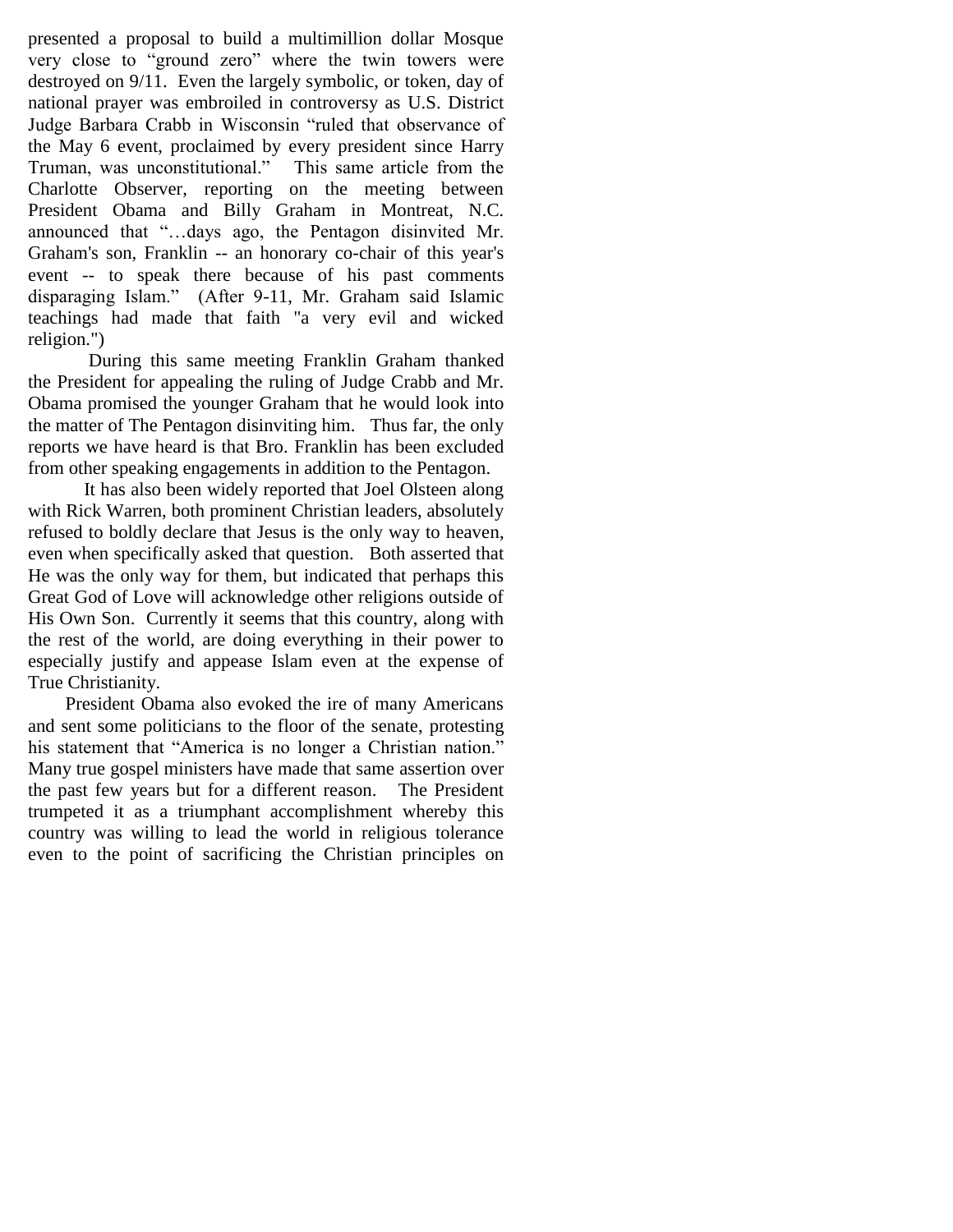which she was founded to embrace all religions of the world and bring about complete harmony. Those who would preach the true message of redemption are intensely grieved that America has indeed forsaken God's righteous principles religiously, morally, socially, politically, and in every other walk of life, choosing the standards of men rather than those outlined by God's Word.

Josiah was extremely active in trying to cleanse the land, as he tore down the "houses of the Sodomites," or those devoted to unnatural lust as a religious rite. Contrariwise, some leaders, both political and religious, are doing everything in their power, to promote this ungodly practice, all in the name of "true love." Many Christians were appalled when the aforementioned Rick Warren apologized to the gay community because he had urged his large Saddleback congregation to vote against them on California's proposition 8. The highest echelons of political power are also doing everything possible to promote these acts which God has decreed abominable. All these tactics, in no wise, indicate godly reform, and though this was not the path chosen by Josiah, despite the fact that "he did that which was right in the sight of The Lord," and followed the pattern of II Chron. 7, still judgment came in 606 B.C. when Judah was taken captive by Nebuchadnezzar.

 "…For unto whomsoever much is given, of him shall be much required," said Jesus and that surely applies to America, for she has been given so much of the gospel and has been greatly blessed from being founded on the principles of God's Word. However, that very advantage will, as in the case of Israel, be required of her and despite many cries to the contrary, judgment is coming.

Ezekiel also announces the fact that the efforts of godly men will not save a nation. "The word of the LORD came again to me, saying, Son of man, when the land sinneth against me by trespassing grievously, then will I stretch out mine hand upon it, and will break the staff of the bread thereof, and will send famine upon it, and will cut off man and beast from it: Though these three men, Noah, Daniel, and Job, were in it, they should deliver but their own souls by their righteousness, saith the Lord GOD." This chapter shows that God would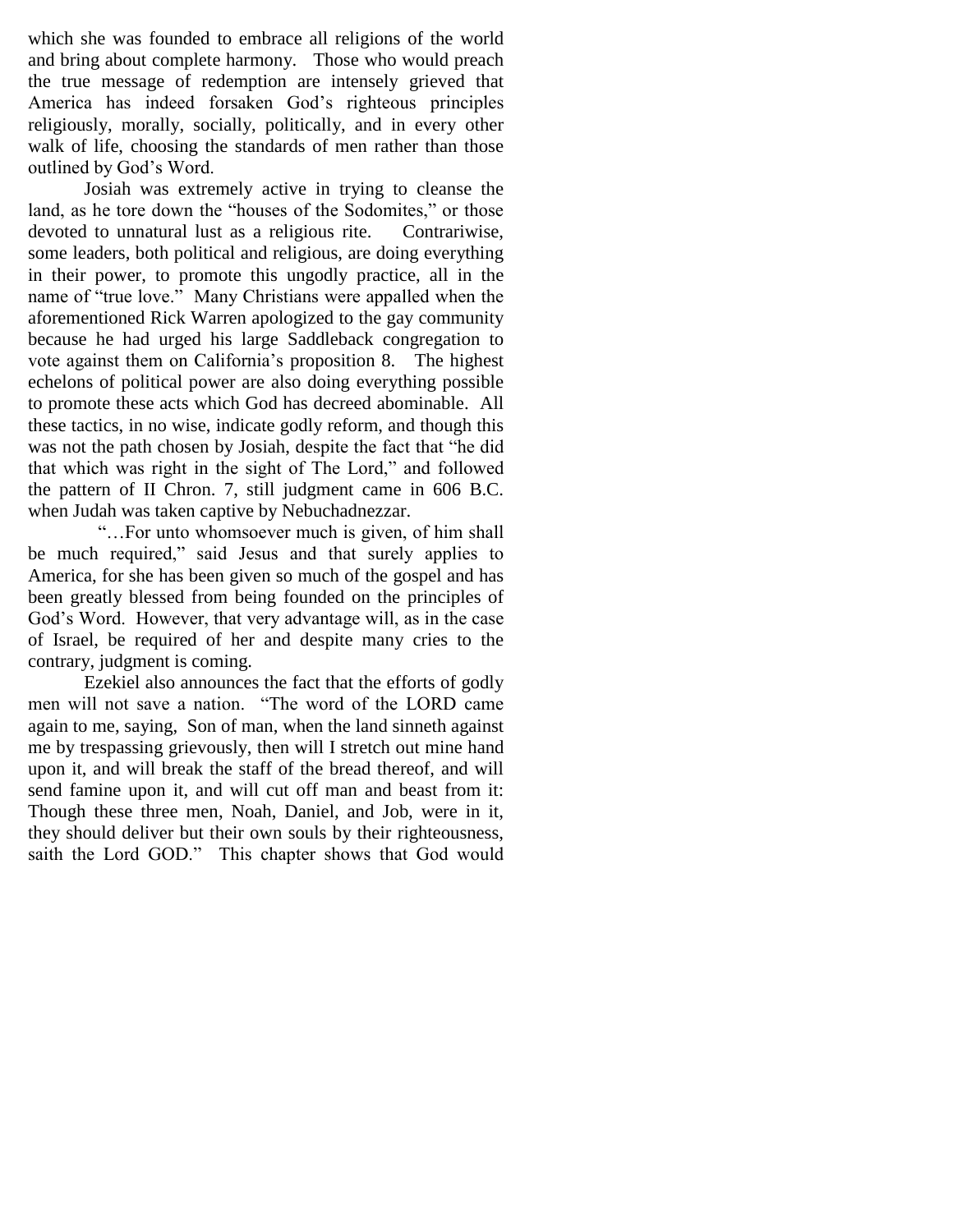bring a total of four judgments upon Jerusalem and each of them carry the same message: there would be no deliverance even if icons like Noah, Daniel, and Job were present. It is not difficult to see that the same four difficulties of famine, noisome beasts, the sword, and pestilence are enveloping our world today, and they will escalate, looming like a giant dragon, which will culminate in the battle of Armageddon, devouring everything in its path. Jesus said "….except those days should be shortened, there should no flesh be saved.." Matt. 24:22.

If men have put their confidence in the political and religious system of this world, the reports of these sign posts will most assuredly bring discouragement, and perhaps even panic and depression. However, just as Josiah, Daniel, Noah, and Job, were promised deliverance, so also we may claim the promise found in II Peter 2:9 "The Lord knoweth how to deliver the godly out of temptations, and to reserve the unjust unto the day of judgment to be punished." Despite the overall message taught in Christendom today, there will be only a small company, "a rib portion" of The Church taken out of this world before the horrendous judgments of the tribulation begin to fall. The determining factor is "do I have that first, or preeminent, love for Jesus and His coming?" If we do, then the events unfolding before us will produce absolute ecstasy rather than fear and dread.

#### ~~~~~~~~~~~~~~~~~~ **SECURITY**

*Storms come and sorrows come, And who are we to murmur? God's hand holds each bit of strife -- Whose hand is surer, firmer?*

*Storms come and sadness comes, The winds of heartache quicken; The clouds of doubt are all about, Fears, lightning, makes them thicken!* 

*Storms come and terrors come, Our frail beliefs are shaken; But--in God's Hand we only dream-- And, in His arms, we waken!*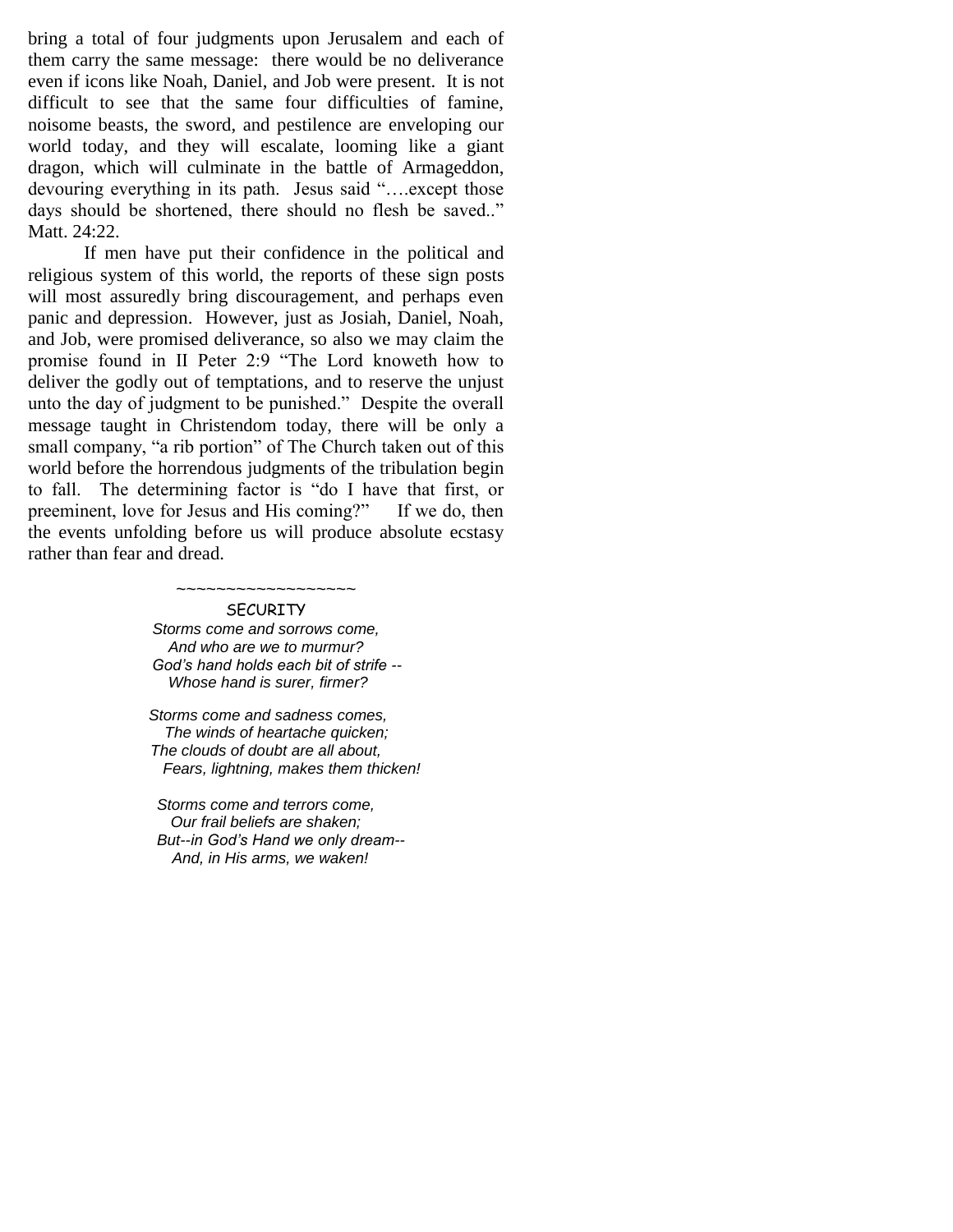# -- Margaret E. Sangster "LEFT THY FIRST LOVE"

#### *Paul N. Smith*

*"And I have declared unto them Thy Name, And will declare it: That the love wherewith Thou hast loved Me may be in them, and I in them."*

*"As the Father hath loved me, So have I loved you." "…having loved His own which were in the world, He loved them unto the end."(John 17:26; John 15:19; John 13:1)*

*"Nevertheless I have somewhat against thee, Because thou hast left thy first love. Remember, therefore from whence thou art fallen, And repent, and do the first works: Or else I will come unto thee quickly, And remove thy candlestick out of his place, Except thou repent."*

# *(Revelation 2:4-5)*

This short letter, written to the shepherd of the Church at Ephesus, holds some wonderful truths for us, if we have open hearts to receive its message. It is not only a message for that local assembly, but the force of these words can be felt nineteen centuries after they were written. There is a dispensational truth here when joined with the other six letters, relating to the Church in its journey from the beginning of the revelation given to the Apostle Paul until the present day. There is also a personal application which we would like to bring forth in this article.

These seven letters show the failure and declensions of the Church on the one hand, and the overcomings and the victories on the other. Individually, we can find our experiences somewhere in these epistles. The Ephesian letter tells us of the beginning of our experience into the mysteries of the heavenlies. It was to this group that Paul wrote of the heavenlies in Christ -- our eternal blessings, our actual seating there, our comprehension of its mysteries, the unity and growth resulting from living there, the culmination of that union of Christ and His chosen one, and finally the warfare of those who take their place in the heavenlies.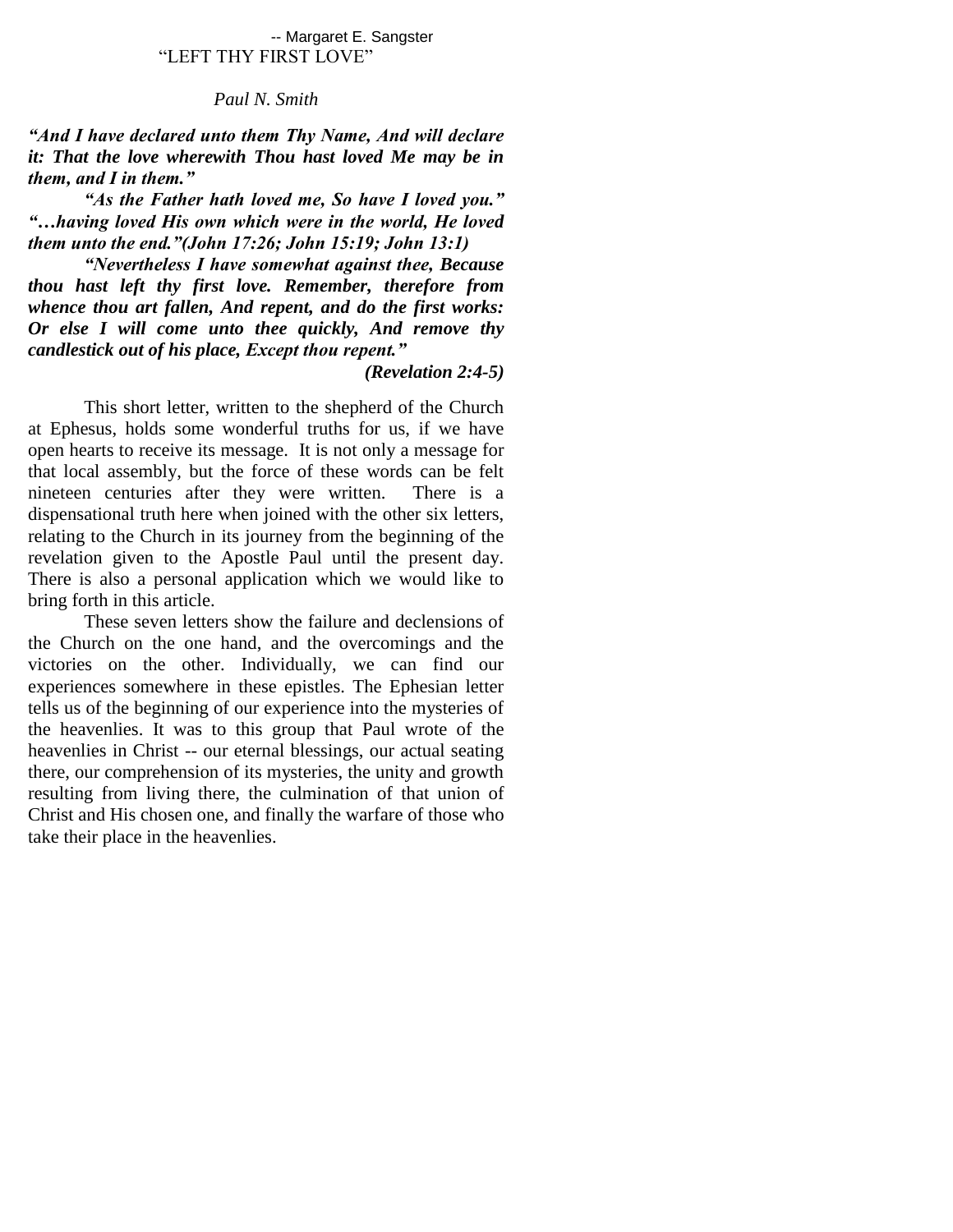There were many admirable traits which these saints possessed, such as, "works, labor, patience, canst not bear them which are evil, hast borne, hast patience, hast not fainted." These would seem to be the ultimate in Christian attainment, but with "NEVERTHELESS," the Lord points to one failure, and this declension far outweighed their attainments. The preeminent love for Christ will regulate all our works. Paul states the importance of divine love in I Corinthians 13. Sacrifice, without divine love as a basis is worthless, as is preaching or obtaining knowledge.

The love, to which the Lord points here, is a foremost love for Christ; a love that supersedes any other emotion, and which guides every motive. We cannot put too much emphasis on the necessity of experiencing this super abounding love for Christ. All the failures, which the Church has experienced, have come as a result of abandoning her "first love."

It is true also, in the life of an individual. When we are newly born again we love Christ with our whole being. But, being babes in the spiritual realm, we do not understand the importance of holding to that love and experiencing the extent and depth of divine love. Soon, other activities crowd into the place of spiritual fellowship with our espoused Bridegroom. Works, suffering, fruitfulness, and other admirable traits take our attention. Nothing is as needful and important as intimate fellowship with our Lord.

The Shulamite of Solomon's Song illustrates this truth in one phase of her growth (Ch 5:2-6). She heard her beloved knocking for entrance, and listened to his voice of pleading. Instead of rushing to open the door at once, she tried to make herself more presentable to him. She had anointed herself with sweet smelling spices; but, alas, when she opened the door he was gone. He wanted to see her and be with her because of her own innate loveliness. She wanted to impress Him with something superficial. The lesson is plain. We cannot come to Christ covered with our own works, or sufferings and patience. He knows how much we sacrifice and suffer already, and this phase of our Christian lives should not enter into our worship. Christ loves us, and we should reciprocate with love. He doesn't love us because we suffer a lot, or have sacrificed, or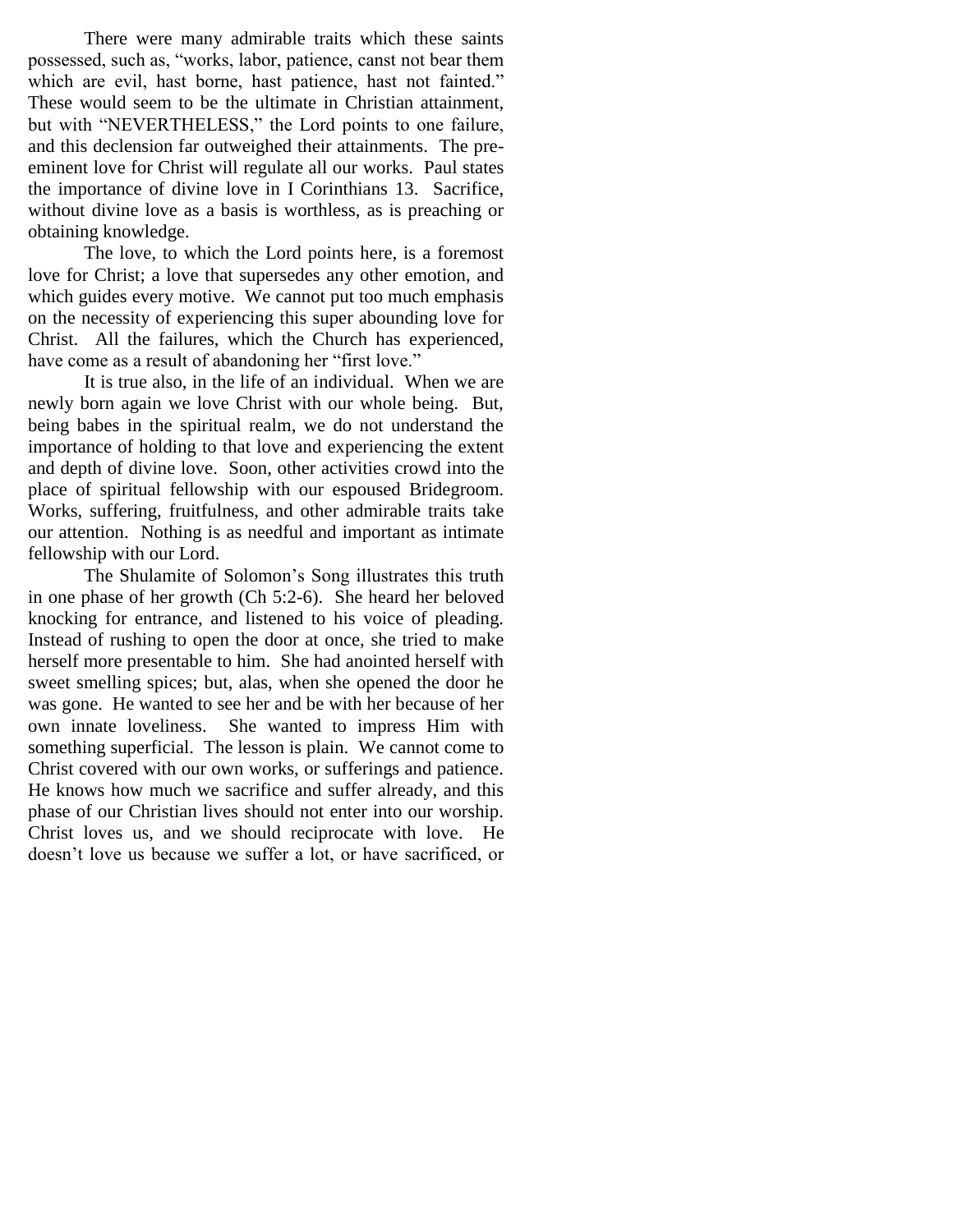labored. He loves us because we belong to Him. We love Him because of what He is. The Shulamite learned this, because afterward she said, "I am my beloved's and his desire is toward me." (7:10)

The importance of this warning to the church at Ephesus is seen in the fact that Jesus said, "Repent…..else I will come unto thee quickly, and will remove thy candlestick out of his place." In the first verse, Jesus is seen as walking in the midst of the seven candlesticks or Churches. To remove the candlestick would mean that Jesus would no longer walk in their midst, judging and correcting by the Word of God. If saints do not hold Christ as the pre-eminent One and love Him first and foremost, He cannot dwell with them in the sense that He is seen here. If they cannot be corrected on this basic point, and refuse to give Him first place, how then can He continue to correct and train them to reign with Him?

The saints who reign with Christ will know Him intimately and personally: all their works and suffering will be secondary. And, if this first declension goes by without correction, and a return to that fellowship, further declension will be seen. To fall from the heavenlies is a great fall, and it means that one who fails to see that he has left his first love, will then take up his abode in the world where he will be prey to all the wiles of the devil. He will continue to degenerate; and the road back is long and arduous, if there is a road back to that place of intimate communion.

There have been saints who have failed through the weakness of the flesh, but in their hearts they have continued to love Christ to the uttermost. These folks always get back on the victory road, because they feel their weakness; and, through that, Christ's love for them is magnified. They have nothing to which they could point with pride, but a yearning need to be close to their Lord.

The Apostle Paul knew of the danger of failing to hold Christ as the Supreme One, and he warned the elders of Ephesus at Miletus (Acts 20) to "watch and remember." In his letter to Ephesus, he prayed for these very saints of Revelation two, and for us too, of course, that we would never experience such failure as is seen in the Church. In Ephesians 3:14-21, we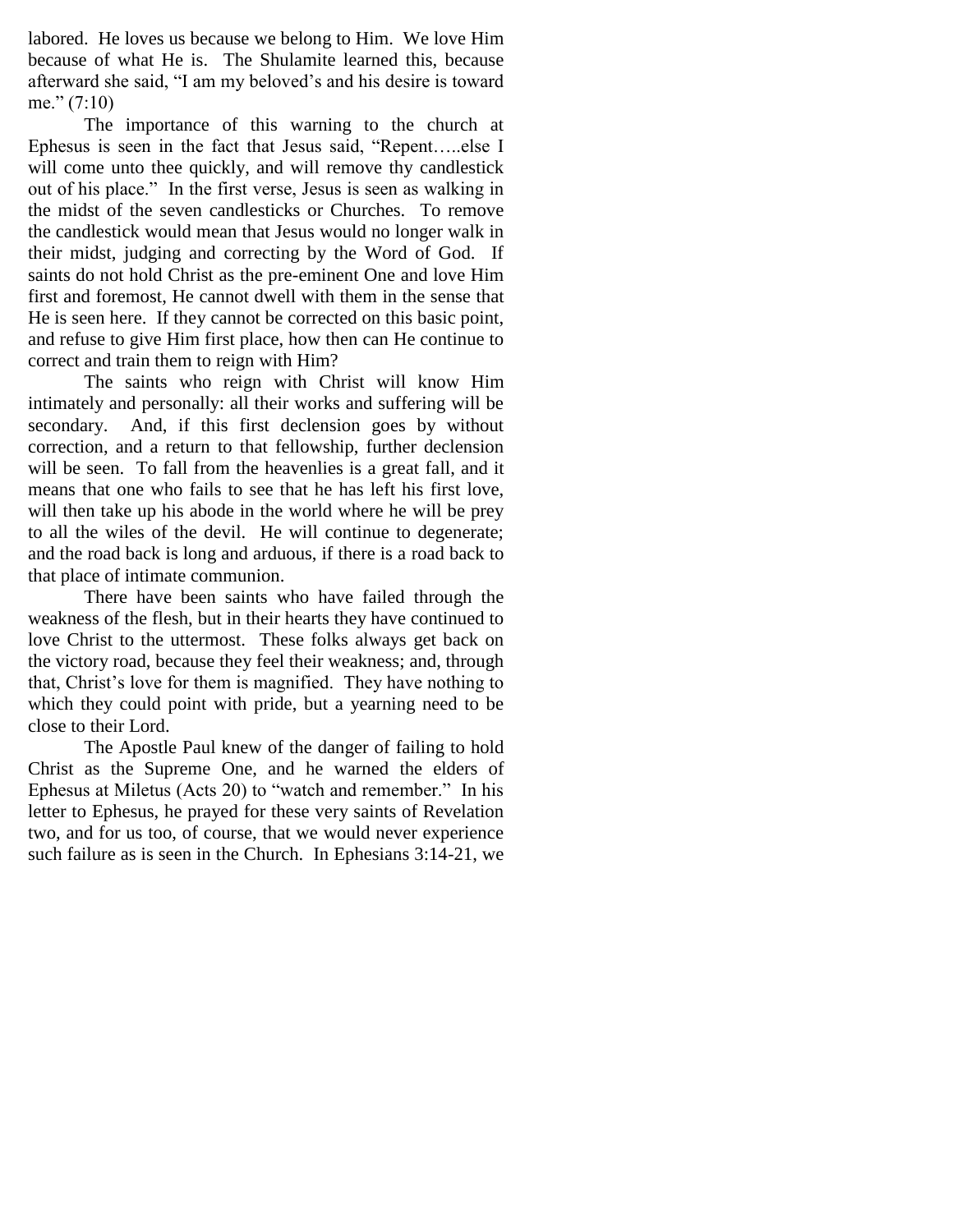read this prayer; and the body of that petition concerns our knowing Christ's love for us.

In Ephesians 3:17 we read, "that ye being rooted and grounded in love." This is the first step in knowing the love of Christ. Roots go deep, and intertwine into the soil around rocks or whatever they find to cling to. Thus, the love of God is shed in our hearts through the power of the Holy Spirit. His love sinks into our hearts, intertwines every fiber of our being and takes possession of our innermost emotions. We then become grounded in the knowledge that Christ loves us. We must know this in experience before we can return any love to Him. We must be assured that this is an eternal love, that He loves us, no matter how many storms rage or how intense becomes the heat of trial.

Some people begin to doubt God's love the minute some trial comes along. This proves that they are not fully saturated with the knowledge of His love. No matter what happens, the overcomer is NEVER defeated, because down deep he feels the tender intertwining of Christ's love gripping his heart -- enfolding him. It is in these trying times that Christ's love is manifest the most; and then our innermost feelings of love come forward to meet His display of affection. Marvelous union!

The next step of Paul's prayer is: "May be able to comprehend with all saints what is the breadth, and length, and depth, and height" of that love. The apostle does not question the measure of Christ's love, but our comprehension. The word "comprehend" means to "lay hold of, to perceive for oneself." The divine love of Christ is expressed in His dealings with us. The experiences we have, call forth the manifestation of Christ's love. As we look back over our experiences, we see that it has been the love of Christ which has sustained us and encouraged us to continue. It would have been easy to give up, or follow the popular way; but we found ourselves surrounded by the love of Christ which shielded us from satanic blasts and fall-out.

God's love is also expressed in Psalm 130. Read David's experiences carefully. If any one man ever felt the heights of joy and the depths of despair, it was David. He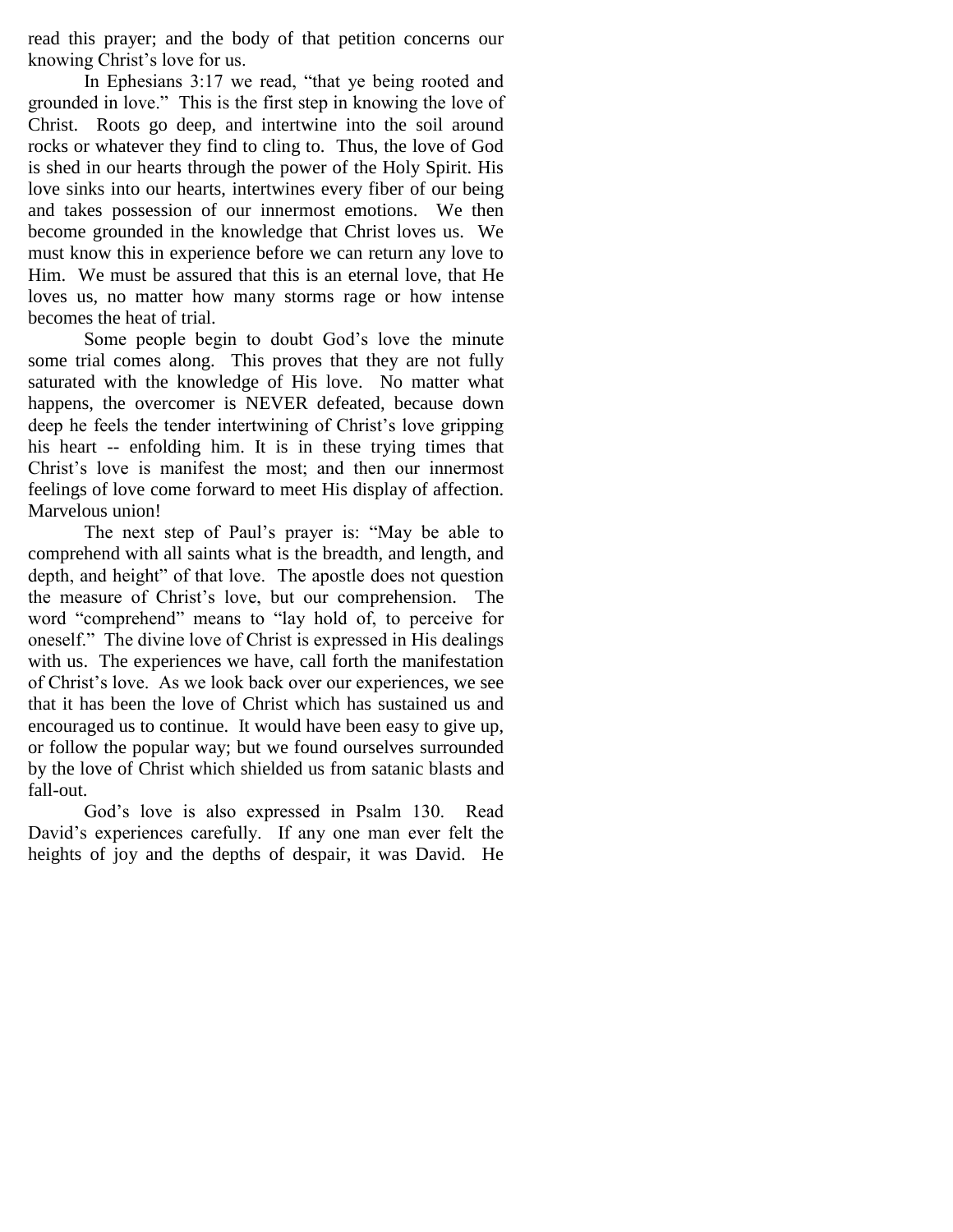knew every human emotion there is; he knew temptation and defeat; he knew repentance and victory; he knew sorrow and joy. Above all these things, he knew the love that God had for him. As with David, so we too, comprehend the extent of Christ's love through our experiences of ups and downs. The Christian's road is never smooth and straight; but, His love cushions the bumps and straightens the turns, until we come to the place of "never-worry." His loving care screens out all harmful matter, and makes everything work good for us.

The third and culminating step of Paul's prayer is: "To know the love of Christ, which passeth knowledge, that ye might be filled with all the fulness of God." This is love in its fullest conceivable form. There is nothing as important as to know Christ's love in this manner. Paul extended all his spiritual power and effort in order to know Christ in His fulness - Philippians 3. The knowledge of His love is no less an experience. This exceeds all knowledge. To know what the Bible says is wonderful; but there is something greater yet -- His love. We might be able to quote from every chapter in the Bible; and yet to know the supreme surpassing love of Christ is a greater experience.

"Knowledge puffeth up, but love edifieth - I Corinthians 8:1. Referring again to I Corinthians 13, we read that love has the supreme place of importance in God's eyes. We might have the tongues of men and of angels; we might understand all mysteries; we might give all we have to the poor; and might even give our body as a sacrifice; yet without divine love as the basis, it all would be meaningless, useless, and unprofitable.

Love surpasses faith and hope. There is nothing so important as to know the love of Christ. His love is the center and the hub around which everything revolves. What can we say more? Words fail to express the feelings concerning a knowledge that HE LOVES ME!

In concluding this article, we would like to refer to the letter written to the Philadelphia assembly in Revelation 3:7- 12. This is an overcoming church, and represents the saints who will be alive and remain unto the coming of the Lord. They will be joined by the Smyrna saints who were faithful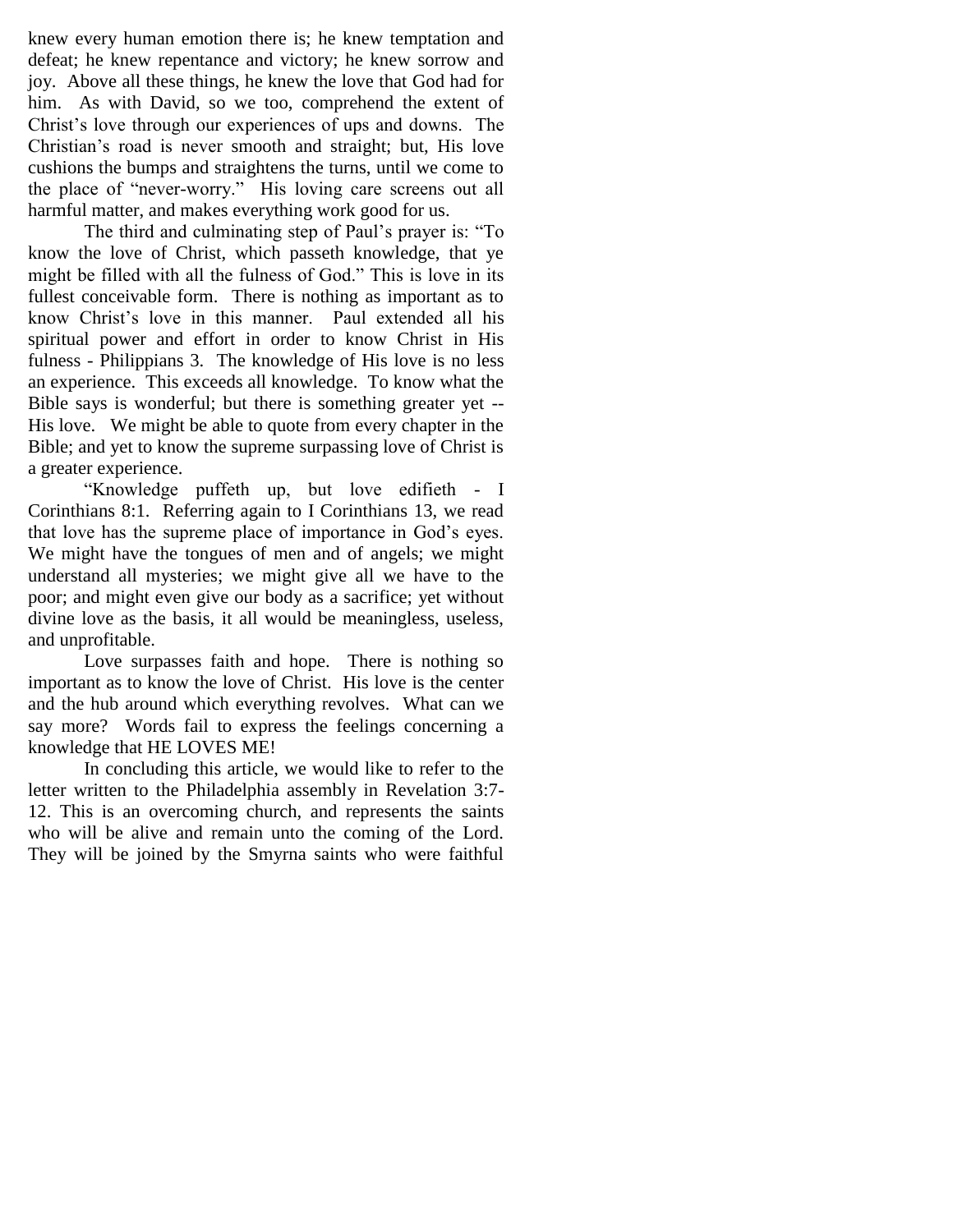unto death. In this letter we are made to see that the proof of these saints' love is in Christ's love for them.

One promise to these overcomers is: "Behold. I will make them of the synagogue of Satan, which say they are Jews, and are not, but do lie; behold, I will make them to come and worship before thy feet, and "TO KNOW THAT I HAVE LOVED THEE." What a revelation these false accusers will have! They will be made to know that Christ loved these saints all the time. They may have been little and unknown; despised and persecuted; unwanted and unappreciated; but all the time only these saints knew that Christ loved them.

What is the next step? Let us read it. "And I will write upon him My new Name." He will give us His love and His Name as Bridegroom. Surely He is serious in His devotion toward us, and we are serious in our adoration of Him. This wonderful relationship is too precious to let slip away through our carelessness. Oh, let it not be said of us, "Nevertheless, I have somewhat against you, because you have deserted Me, your first love"!

# **BRIGHTEST AND BEST OF THE SONS OF THE MORNING**

Brightest and best of the sons of the morning, Dawn on our darkness and lend us Thine aid! Star of the East, the horizon adorning, Guide where our infant Redeemer is laid!

Cold on His cradle the dewdrops are shining; Low lies His head with the beasts of the stall; Angels adore Him in slumber reclining, Maker and Monarch and Savior of all.

Say, shall we yield Him costly devotion, Odors of Edom and offerings divine, Gems of the mountain and pearls of the ocean, Myrrh from the forest and gold from the mine?

Vainly we offer each ample oblation, Vainly with gifts would His favor secure; Richer by far is the heart's adoration, Dearer to God are the prayers of the poor. -- Reginald Heber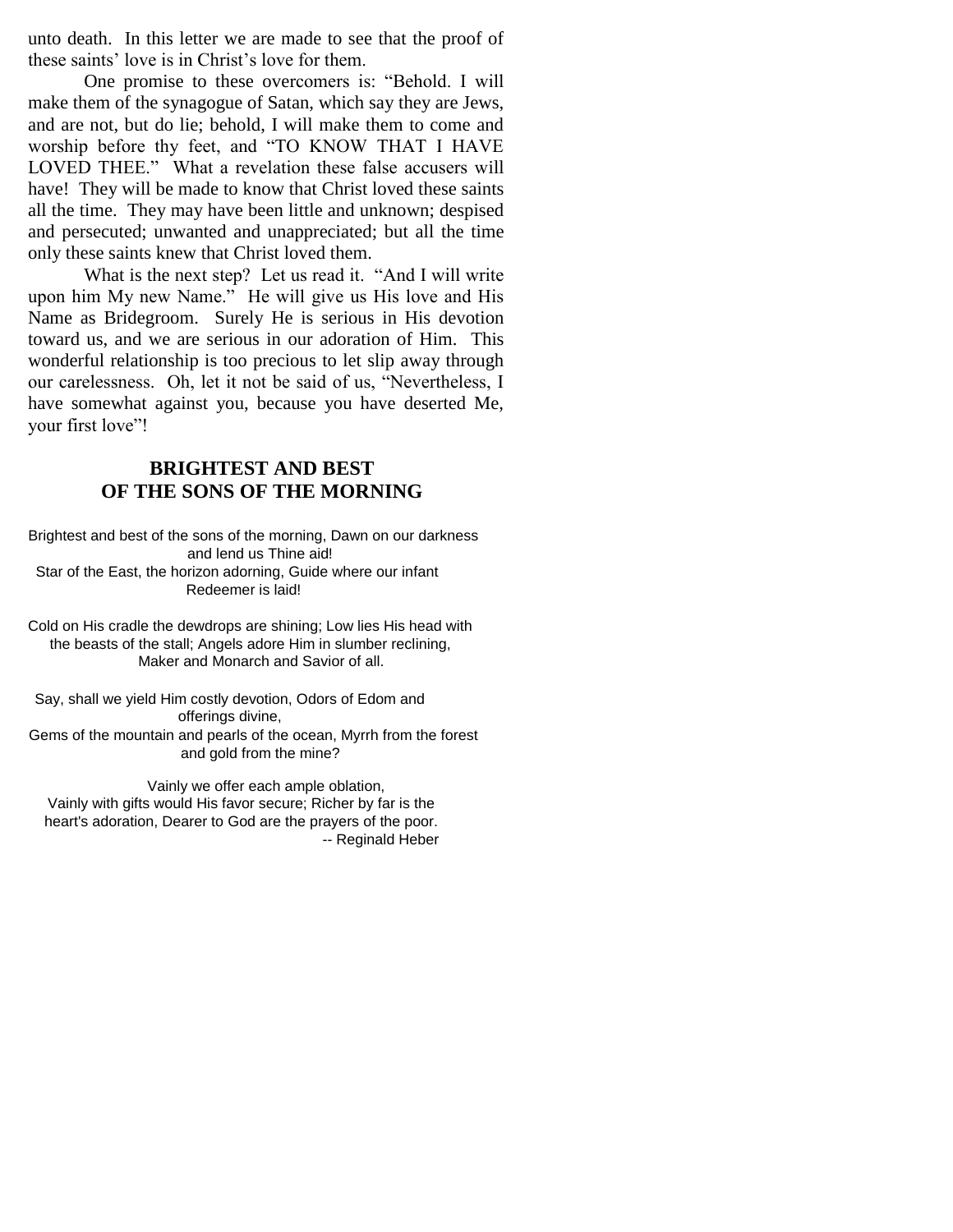# **Take Courage**

# Dave Albrecht

 Have you ever been through a dark time in your life? Silly question. More appropriately put, I should ask, "are you going through a dark time now?" The truth is we will all have difficulties in life. Job said, *"Man that is born of woman is of few days, and full of trouble"* (Job 14:1). And being Christians does not really exempt us the way we would like it to. There will be some dark days that we must go through when we will be looking for light at the end of the tunnel - any little ray of sunshine beaming down that would offer a glimpse of hope to carry us through another day.

 King David knew about dark times as he described it somewhat in the 23rd Psalm, *"Yea, though I walk through the valley of the shadow of death, I will fear no evil"* (Psalm 23:4). As a shepherd boy, David, no doubt lead his father's sheep through some dark places where shadows seemed quite menacing. David, who had been anointed and was aspiring to become king of Israel, awaited the time when he would actually ascend to the throne. He went through some dark times and places. The shadows indeed were menacing and even death many times lurked in the darkness for David. He had an enemy that wanted to destroy him. Sound familiar? You and I have an enemy also. One who is sometimes subtle, always crafty, and would like nothing better than to destroy us or watch us fail. He hopes that at least we will be totally discouraged and depressed, disabling us as vital witnesses of the grace of God and His redeeming love. He does not want you or me to ascend to the place that God has chosen for us!

 Fanny J. Crosby was a famous hymn writer from years ago who wrote words to over 8,000 hymns. She has a remarkable life story. One of the things that was unique about her life of 95 years was that she was blind from the time she was approximately 6 weeks old. At her passing, Eliza Hewitt memorialized her life in this poem:

 Away to the country of sunshine and song, Our songbird has taken her flight,  *And she who has sung in the darkness so long* Now sings in the beautiful light.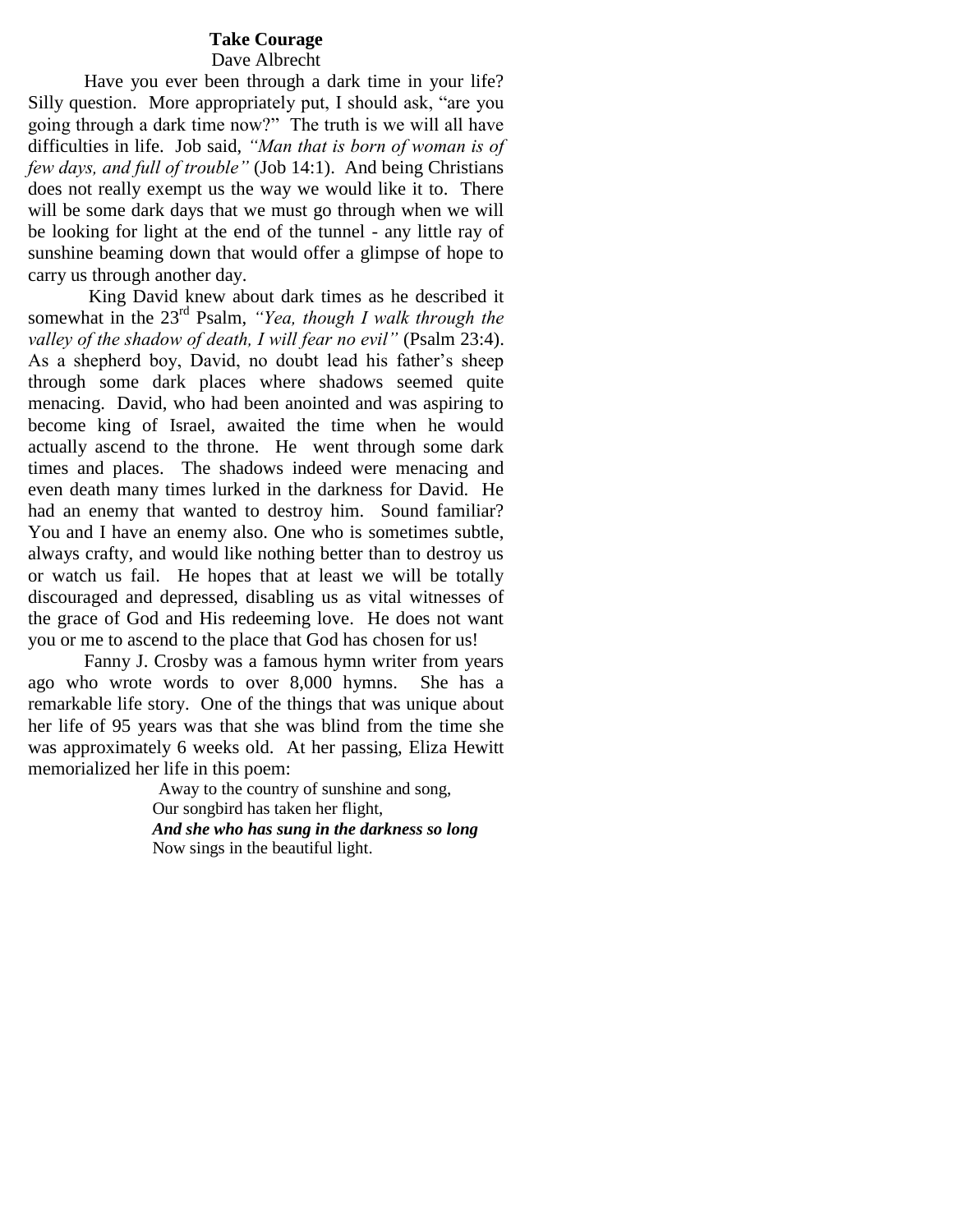Take courage, my friend! Our time to sing in the light is nearly here. No matter what you are facing or you are going through…He is there. No matter what difficulties or disturbances have clouded your days with darkness… take courage, He is there. Read on in Psalm 23. God is with you, He is for you. He has some remarkable things to accomplish in your life, He is certainly not finished with you yet, and He is coming to take us home. We will soon be basking in the sunshine of His love as we leave the darkness of this world behind…so take courage!

#### **PERHAPS THIS YEAR!!**

**It may be that during this year we shall see the King In His beauty, caught up to meet Him -- The longing of our hearts fulfilled at last! Is it too much to desire that when we see our Wonderful Lord in His glory, when trials, toils, And sacrifices are all at an end, Is it too much to desire that He should say Something like this:** *"Thy love to Me was wonderful"?*

**It will make all seem as nothing to hear such words From the Savior, and to hear Him say to the one Who has sought to be faithful to Him at all costs, Well done, You were never popular on earth, And no one knew much about you. The life you lived To My glory in your quiet sphere of duty Seemed to be wasted, and your sacrifice and denial Worthless in the estimation of those who knew it,** *But your love to Me was wonderful!*

**Men said you made mistakes, and were narrow minded, And did not catch the spirit of the age. They thought you were a fanatic And called you so. Men crucified you as they crucified Me.** *But, oh! Your love to Me was wonderful!* WELL DONE Anon.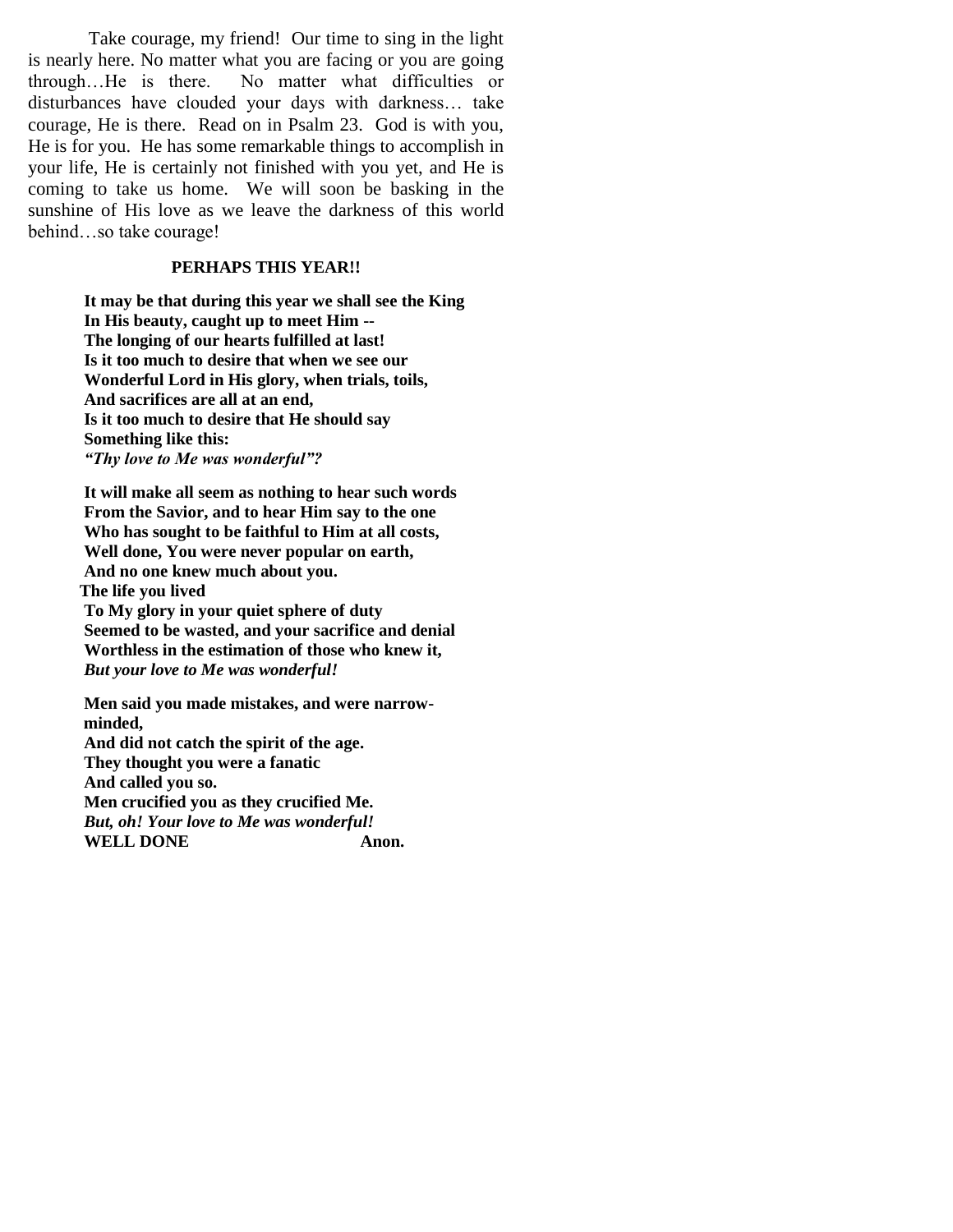#### FACE TO FACE

#### Carrie E. Breck, 1855-1934

*Dear friends, now we are children of God, and what we will be has not yet been made known. But we know that when He appears we shall be like Him, for we shall see Him as He is. Everyone who has this hope in Him purifies himself, just as He is pure.* (1 John 3:2, 3)

For some the concept of heaven is a place of peaceful resting. Others envision it as filled with golden streets and sounds of beautiful music. For most of us the thought of reuniting with loved ones is comforting. However, the most thrilling anticipation for every believer when he reflects about heaven is surely the moment of seeing our Savior "face to face."

The thoughts so well expressed in "Face to Face" were written by a busy wife and mother who by her own admission could not carry a tune. She had only a sense of rhythm. She said, "I penciled verses under all conditions; over a mending basket, with a baby on my arm, and sometimes even when sweeping or washing dishes, my mind moved in poetic meter." Living with her husband and five daughters in Portland, Oregon, Carrie Breck was a deeply committed Christian and life-long member of the Presbyterian church.

Mrs. Breck occasionally sent some of her poems to a composer of gospel hymns, Grant Colfax Tullar, with the hope that he would set them to suitable music. Amazingly, when the verses of "Face to Face" arrived in the mail one day, Mr. Tullar had just completed the music for a song with words that did not fully please him. The lines of Mrs. Breck's text, however, were a perfect fit for the music he had composed.

Face to face with Christ, my Savior, face to face-what will it be? When with rapture I behold Him, Jesus Christ who died for me!

Only faintly now I see Him, with the darkling veil between; but a blessed day is coming, when His glory shall be seen.

What rejoicing in His presence, when are banished grief and pain, when the crooked ways are straightened and the dark things shall be plain.

Face to face -- O blissful moment! Face to face-to see and know; face to face with my Redeemer, Jesus Christ who loves me so.

Chorus:

Face to face I shall behold Him, far beyond the starry sky; face to face, in all His glory, I shall see Him by and by!

Taken from "Amazing Grace: 366 Hymn Stories for personal devotion." Copyright © 1990 by Kenneth W. Osbeck. Published by Kregel Publications, Grand Rapids, MI. Used by permission of the publisher. All rights reserved.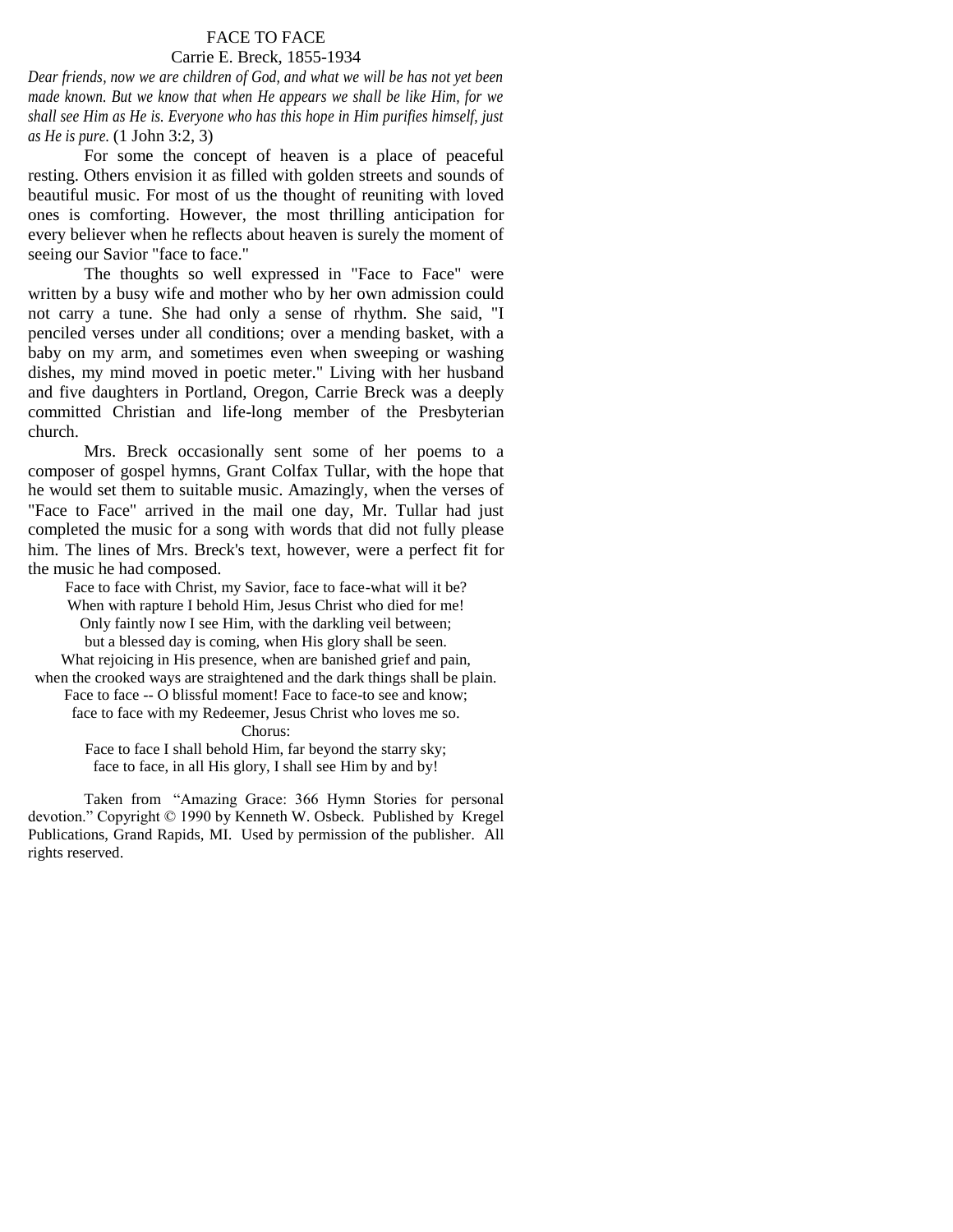# Editorial June 2010

"Jesus saith unto her, Touch me not; for I am not yet ascended to my Father: but go to my brethren, and say unto them, I ascend unto my Father, and your Father; and to my God, and your God." John 20:17

Though Psalm 68:5 tells us that God will be "A father of the fatherless, and Psalm 103:13 likens Him to a father who "pitieth his children," the Fatherhood of God is primarily a New Testament doctrine. There is no record that the patriarchs or any of the worthies of faith such as David, Daniel, Job, Elijah or any of the other prophets addressed Him as Father.

Jesus Himself introduced the glorious relationship and when the disciples requested that He teach them to pray, He responded "When ye pray, say, Our Father which art in heaven,…" Luke 11:2

Our opening text is even more intimate and personal as The Master specifically gives instruction concerning "your Father." Rather than simply The Father, A Father, or a collective "our Father." His terminology indicates that we may have the same boldness, liberty, and intimacy with our Father as He does.

The pattern prayer recorded in Luke 11, is often called "The Lord's Prayer", but the true Lord's Prayer is found in John 17. This portion is often referred to as the "holy of holies" of the scripture, and we are surely treading on holy ground as we are given access to this most intimate prayer of Jesus just prior to His arrest in the Garden of Gethsemane. Six times He addresses God directly as "Father." Verses 1-5 is a request for Himself, that He would be glorified to bring glory unto God. The next segment ending with verse 19 records a prayer for His disciples. Verses 20 through 26, give us a glimpse into His tremendous heart of love for The Church. "Neither pray I for these alone, but for them also which shall believe on me through their word; That they all may be one; as thou, Father, art in me, and I in thee, that they also may be one in us: that the world may believe that thou hast sent me. And the glory which thou gavest me I have given them; that they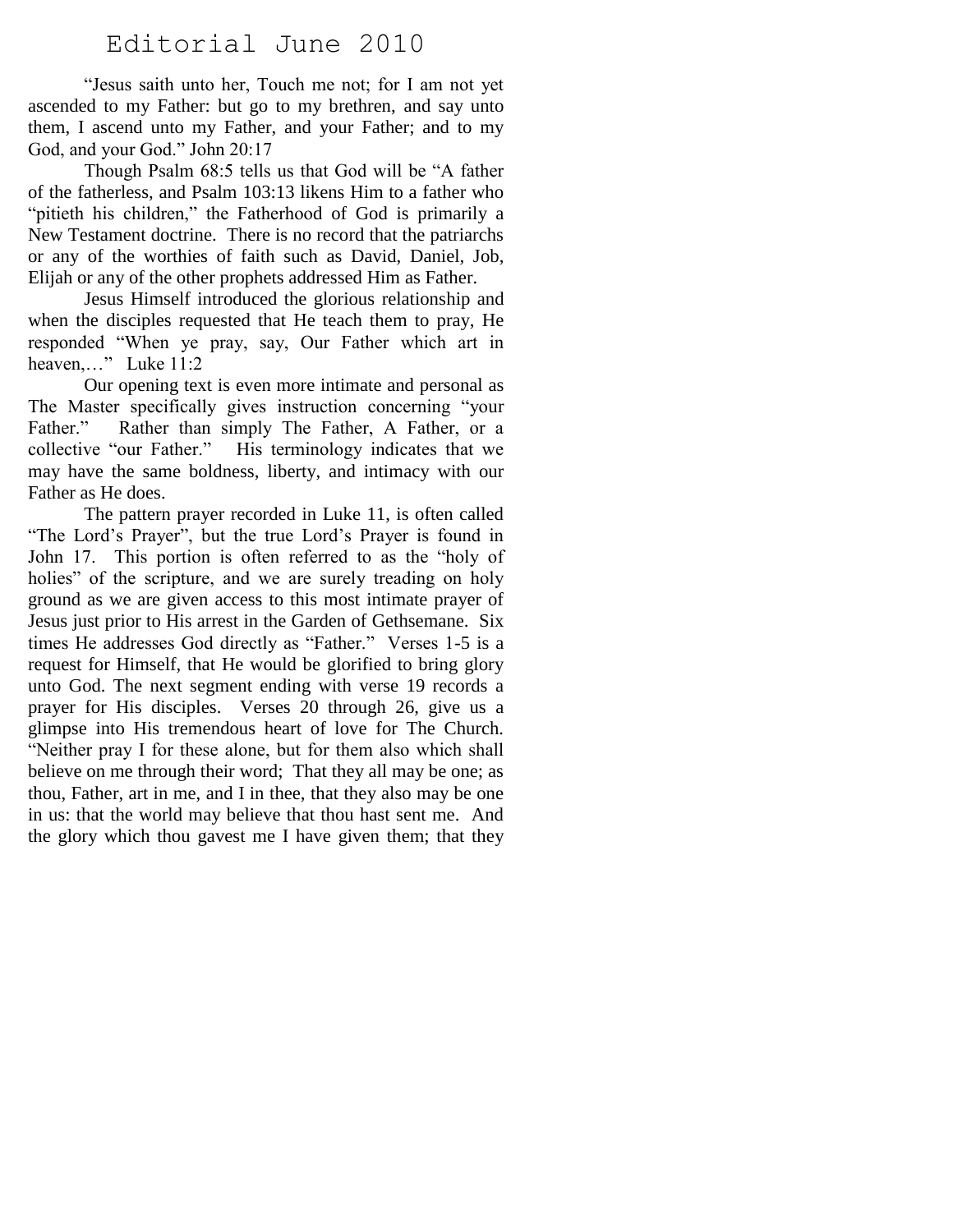may be one, even as we are one: I in them, and thou in me, that they may be made perfect in one; and that the world may know that thou hast sent me, and hast loved them, as thou hast loved me." V. 20-23 It is almost too much to comprehend that we could be granted such unity with Jesus and His Father, but this is His request. He further desires that we be with Him in glory and behold His glory, even the transcendent glory of His Father found in V. 5. "And now, O Father, glorify thou me with thine own self with the glory which I had with thee before the world was."

Jesus' petition of verse 23 is also one that some Christians are reluctant to claim, some even declaring it impossible, but we dare not draw back from it in unbelief, for Jesus prayed earnestly "…that the world may know that thou hast sent me, and hast loved them, as thou hast loved me." I have heard it said that The Father could never love me to the degree that He loves Jesus, but that is exactly what this verse proclaims. Just as all Christians do not claim the glorious provisions of unity and glory seen in this passage, so also many would fail to enter into this glorious provision of Divine Love. Sadly some Christians rarely if ever, address God as Father, preferring such terms as Almighty God, Lord, or perhaps Master. However, when we understand the depth of love Our Father has for us, even the love shown to Jesus, then we too can have the same glorious intimacy, and boldness which Jesus had, in approaching This Grand Personage known as Father.

**GH** 

#### ANNOUNCEMENTS:

~~~~~~~~~~~~~~~~~~~~

We have already received some testimonies as to how various people came in contact with the Grace & Glory and The Bible School. We continue to ask for more such accounts which, once again, we hope to put into somewhat of a scrap book that may viewed at The Labor Day Convention.

We are also planning a "walk through history" as we visit the graves of Bro. Copley and Sis. Bodie, and return to the original Bible School building at 3339 Harrison. This tour will include The Tabernacle at 2515 Harrison and 406 S. Gladstone, site of the school after moving from the Harrison St. address. The print shop was also located in that area and the building still stands, though somewhat changed. This event will take place Monday, September 6, following our weekend of services.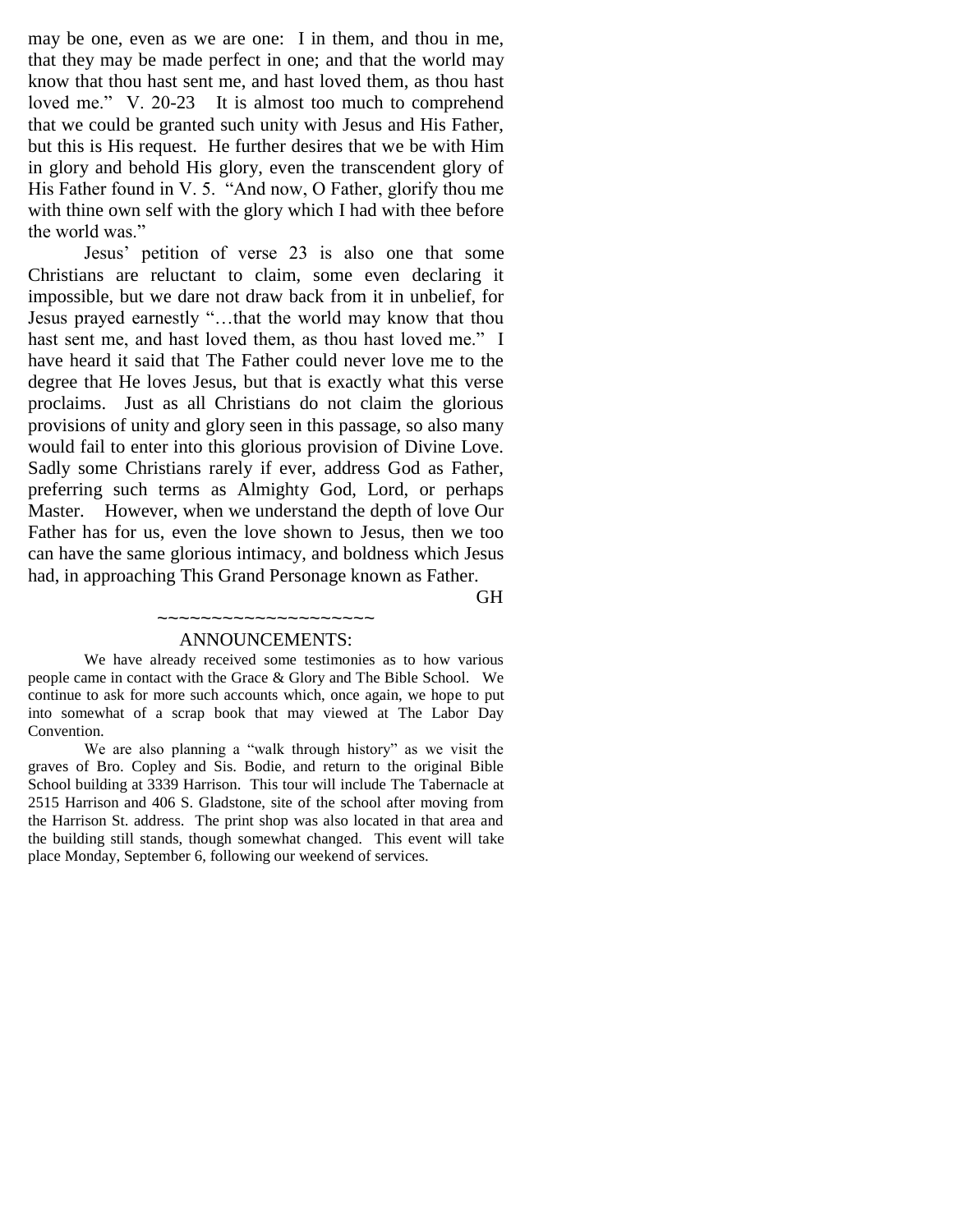# *PAUL'S GOSPEL IN THE SONG OF SOLOMON*

# Alice S. Mooneyhan

It was amazing to me when I realized that the truth which is revealed in Paul's epistles is hidden in the Song of Solomon.

When the Jewish Rabbis met to decide which books to include in the Holy Scriptures, there was a controversy over this book whether to include it or not. When it was put to a vote, there was a one vote majority to include it in the Scriptures. It is not strange that they could not understand this book, because the truth it contains was hidden until the time of its fulfillment. The Apostle Paul was given the revelation concerning the Church and her espousal to Christ. This book is the more precious to us since we have learned from the epistles of Paul that the Holy Spirit is preparing a Bride for God"s Son.

Those of us who have chosen to "go with this Man" - Geneses 24:58 have found this book to be very instructive and encouraging, because we see our own experiences portrayed in its pages. This courtship began when the Shulamite expressed her longing for a token of his affection (1:2). This longing was satisfied when she received the kiss which satisfied her -- a very positive sign of his love for her -- and a figure of our being anointed with the Spirit.

The chapters of the Song of Solomon roughly agree with these books of the Apostle Paul.

| <b>Chapter One</b>                           | Romans           |
|----------------------------------------------|------------------|
| <b>Chapter Two</b>                           | I Corinthians    |
| <b>Chapter Three</b>                         | II Corinthians   |
| <b>Chapter Four</b>                          | Ephesians        |
| <b>Chapter Five</b>                          | Philippians      |
| <b>Chapter Six</b>                           | Colossians       |
| The end of Chapter Six gives I Thessalonians |                  |
| Chapter Seven - All the truths of these      |                  |
| epistles are summed up in this chapter       |                  |
| <b>Chapter Eight</b>                         | II Thessalonians |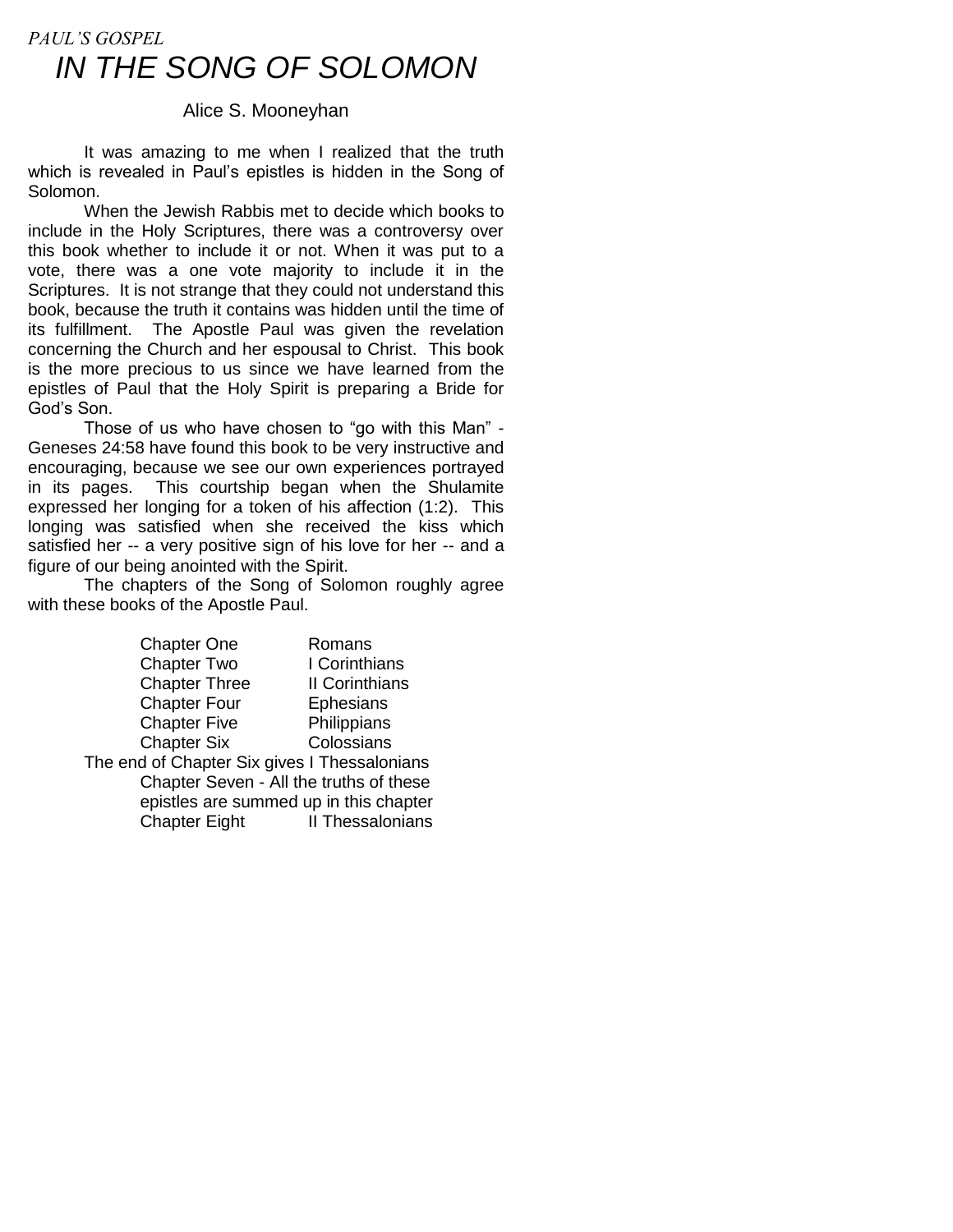#### **CANTICLE ONE -- 1:1 - 2:7 LOVE'S LONGING SATISFIED**

*"The Song of songs which is Solomon's" (1:).* Most of us know something about the history of Solomon; mainly, that he had a thousand wives. But there is something else that we overlook. II Peter 1:21 tells us that "the prophecy came not in old time by the will of man, but holy men of God spoke as they were moved by the Holy Ghost." The Song of Solomon is prophecy in type. It is prophetic of God"s purpose which began to be fulfilled through the revelation given to the Apostle Paul.

"All Scripture is given by inspiration of God"- II Timothy 3:16. This writing by the king was inspired by the Spirit of God. It is not concerned primarily with Solomon"s courtship of his beautiful lover, but is prophetic of the courtship of Christ - the "Heavenly Courtship" as A.S. Copley calls it. It is true that this was possibly based upon Solomon's love for the Shunamite, the fair maiden who was in the court of David, but this is not what the book really consists of. The words are those of our Heavenly Lover to us, if we have ears to hear. As we read, I believe we will hear the voice of our Beloved speaking to us out of this little book. Solomon was a prolific song writer, as he wrote 1,005 songs. This one which is called the "Song of Songs" is the only one preserved by the Lord for our edification.

*"Let Him kiss me with the kisses of His mouth" - 1:2.*  There are two thoughts in this verse that are outstanding. First, is the identity of the one called "Him." There is only one Man for whom our soul yearns -- the Man Christ Jesus. Second, is the identity of the one speaking. This speaker is the one who has come to the place where she cries out with longing for the Lover of her soul. She represents the heart that is weary of this world. She longs for a token of His personal affection.

The word "kiss" has a peculiar meaning: "to equip with weapons." When she has been kissed, then she knows that He loves her, and she is able to face the world of contestants, those who are vying with her for His love. She is "covered", which is another meaning of the word "kiss." covered with the assurance of His love. She longs for this close fellowship: she longs for assurance; she longs for Him. It is only through the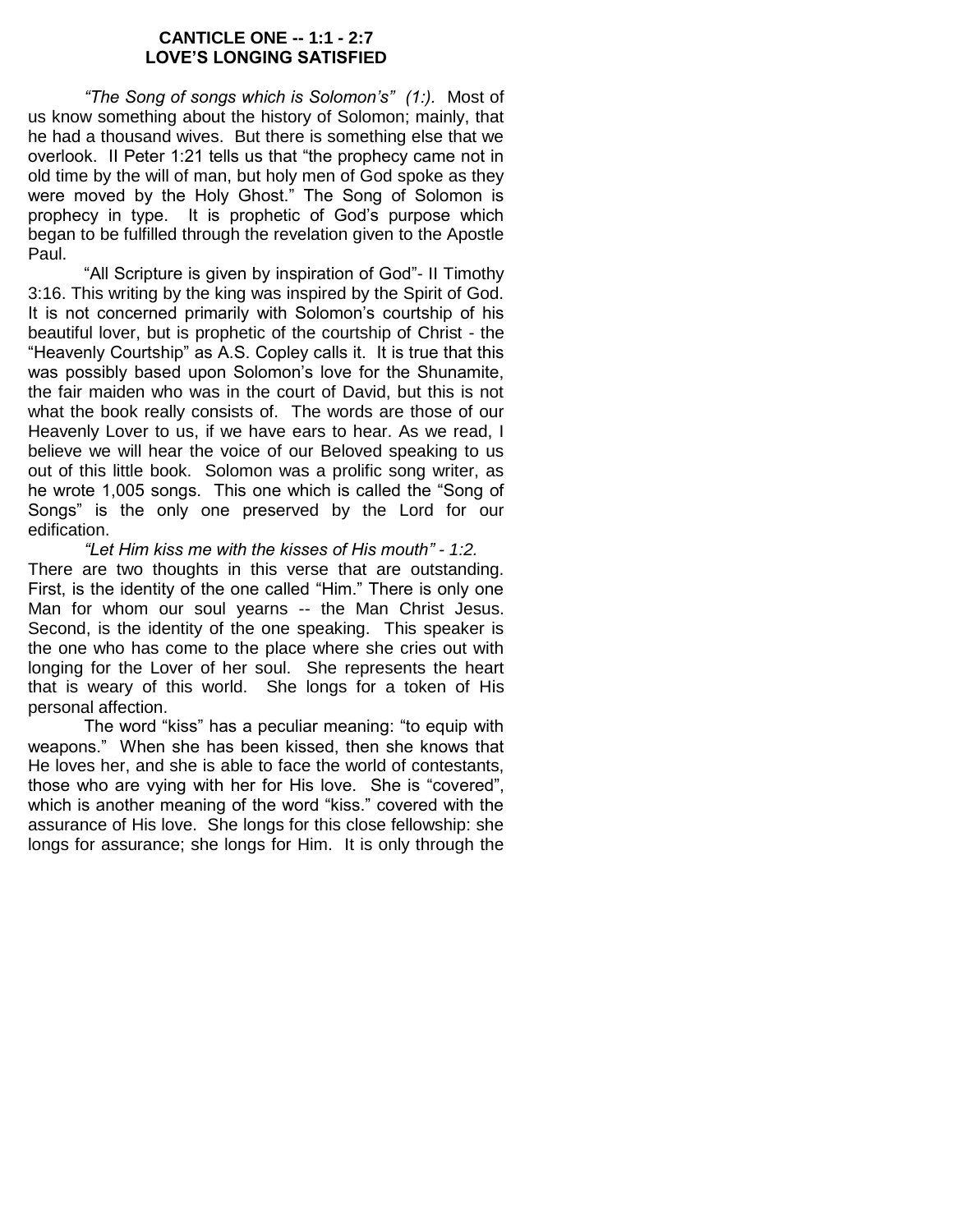anointing with the Holy Spirit that we come into the closest fellowship with the Lord. The Spirit takes the things of Christ and shows them unto us. He reveals the Truth of the Scripture to our hearts. He guides us into all Truth. And it is only through the knowledge of the Truth that we are loosed from earthward tendencies, and are enabled to appropriate the spiritual blessings in the heavenlies which have been given to us in Christ - Ephesians 1:3.

*"For Thy love is better than wine."* Some of us have had this experience perhaps: After we were saved, we went on with the Lord for awhile and everything seemed bright. Gradually though, things began to go wrong, and we became miserable. Life did not seem as bright as it did at first. We found that the things of this life disappointed us. Maybe we were seeking pleasure or money or success, but even if we found these, they did not satisfy. "Wine" is a figure of everything in this world, in which people indulge, to gratify their desires, but their hearts are left with an unsatisfied longing.

*"Because of the savor of Thy good ointments Thy Name is as ointment poured forth, therefore do the virgins love Thee" - 1:3.* This actually seems to intimate that she has now been anointed with The Holy Spirit. The word "ointment" means anointing. It is akin to the word "unction," and refers to power. Jesus Christ was born of the Spirit of God. The Holy Spirit overshadowed Mary, and it was said to her: "That Holy Thing which shall be born of thee shall be called the Son of God" Luke 1:35. When He came to manhood, He was anointed with the Spirit. After His anointing, He ministered in the power of the Spirit. In everything He did, He was led of the Spirit. The Holy Spirit of God taught Him and revealed the Truth to His heart, even as he does us.

"Because of the savor of Thy good ointments Thy Name is as ointment poured forth." In the first chapter of Matthew, we read that His Name shall be called Jesus, "for He shall save His people from their sins." It is only through the Holy Spirit's power that we have been convicted of our need of salvation. "There is none other name under heaven given among men, whereby we must be saved" - Acts 4:13. The power of that Name is expressed in Philippians 2:9-11: "God also hath highly exalted Him, and given Him a Name which is above every name: that at the Name of Jesus every knee shall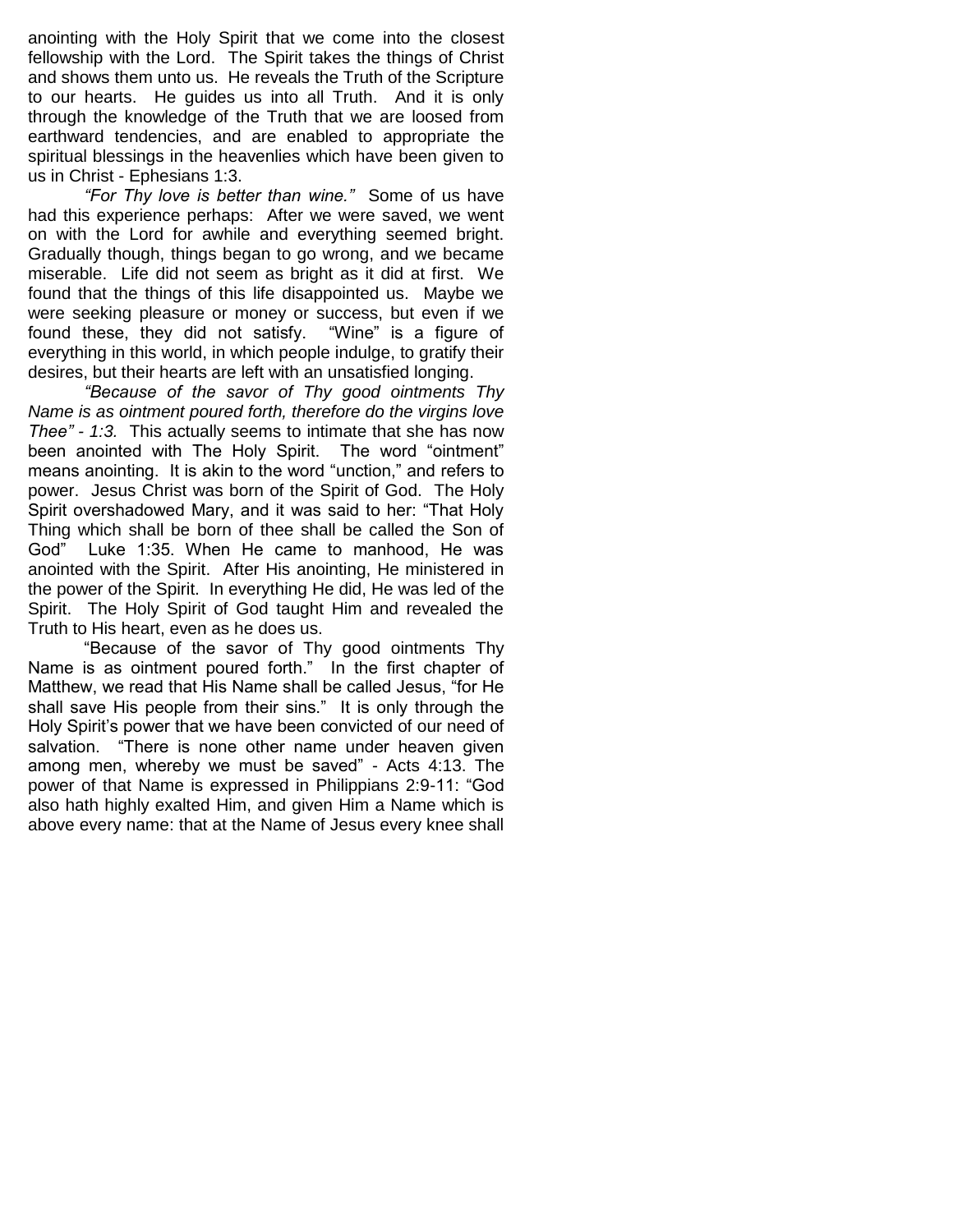bow….and that every tongue should confess that Jesus Christ is Lord, to the glory of God the Father."

"The virgins love Thee." In this book, we will notice several different groups of people. "The virgins" represent those who will be guests at the wedding in the air, the 144,000 out of Israel, who are the third group out of the Church to be seen in Heaven. The early Christian Church was made up of believers out of Israel, who were filled with the Holy Spirit on the day of Pentecost: they will be in the same rank as the 144,000 of the end-time. After Paul"s revelation, the Gentiles were included in the Church. The greater revelation was given to Paul for Gentile believers, although the Jews were not excluded from being in this group which is represented by this woman we are studying about now. This does not exclude anyone in this Church Age. Let us have ears to hear what the Spirit is speaking to each one of us.

*"Draw me, we will run after Thee" - 1:4.* It is always the Holy Spirit who draws sinners to the Lord for salvation, and who draws the saints on to seek the Lord. Salvation is of the Lord. It is only as He works in our lives, transforming us by His power, that we are able to overcome either the world, the flesh, or the devil. When we receive a revelation of Christ and our gaze is turned upward, then we will run after Him. By our upward gaze, we cause others to look up. By our separation unto the Lord, others are drawn to the things of God.

#### -To Be Continued - ~~~~~~~~~~~~~~

Conscience is God's built-in warning system. Be very happy when it hurts you. Be very worried when it doesn't.

The mighty oak was once a little nut that stood its ground.

\* Most people wish to serve God -- but only in an advisory capacity.

The more we count the blessing we have, the less we crave the luxuries we haven"t.

The Bible should do more than inform us, it should transform us!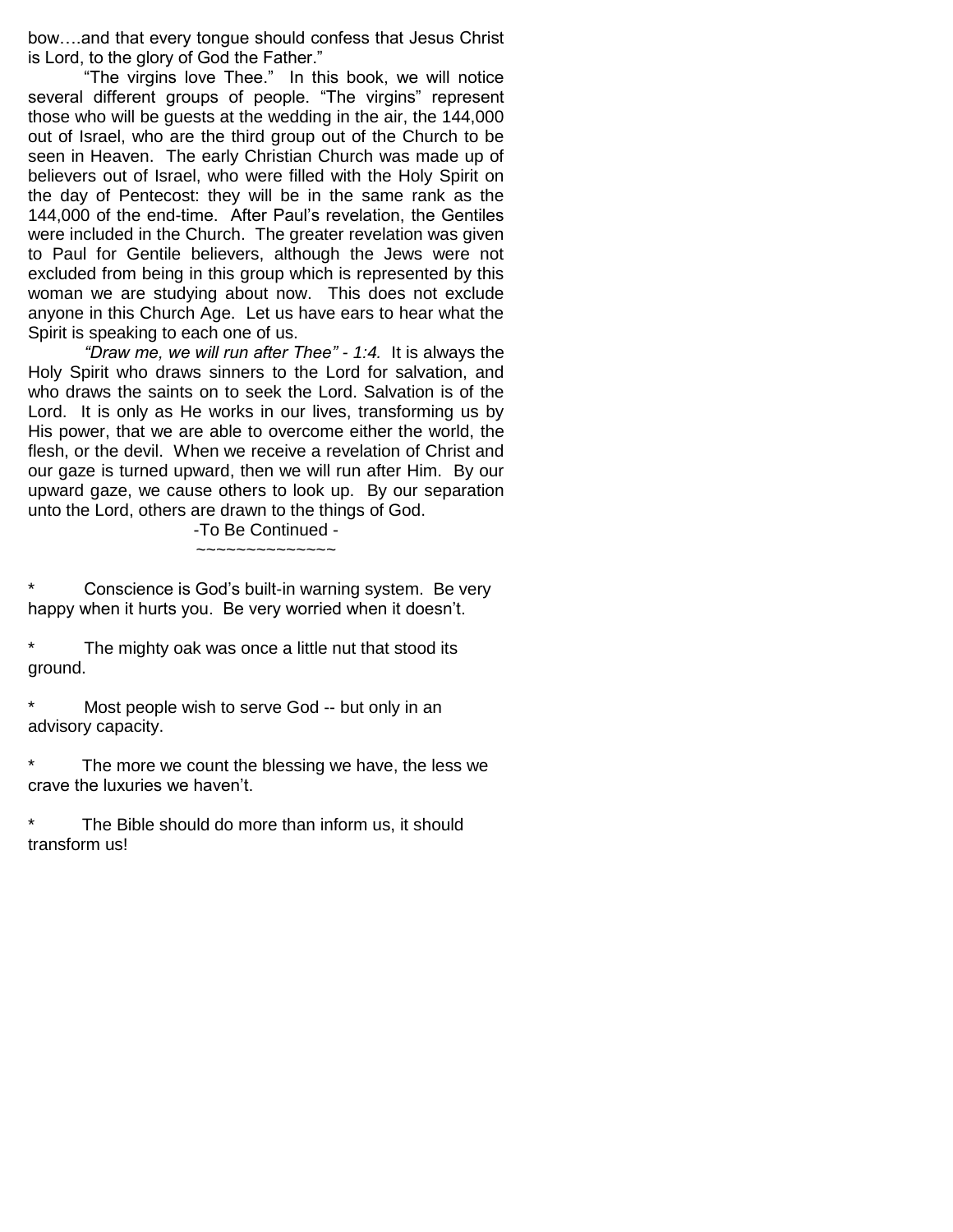# FROM GOD WITH LOVE

#### R.B. Thieme, Jr.

# *"And we have known and believed the love that God hath to us. God is love and he that dwelleth in love dwelleth in God, and God in him."* **I John 4:16**

To know what God is like, we must know what Jesus Christ is like. Jesus is the unique Person of the universe - God and Man, united inseparably in one Person forever! As the outward or visible expression of the invisible God, He is the Revealer of God. (John 1:18: Heb. 1:1, 2)

From the independent volition of God, came a Divine plan called "Operation Grace" (Rom. 11:6) No one has ever deserved or earned anything from God; it is God"s love and grace which has provided everything for us. His plan of grace centers in Jesus Christ (John 1:17), who possesses all the Divine attributes.

He is declared to be sovereignty, omniscience, omnipresence, immutability, eternal life, love, righteousness, justice and truth. He is set forth as the Creator and Sustainer of the universe (John 1:3; Col. 1:16, 17). He is the object of worship, both among angels and mankind. He Himself declares eternal existence and equality with God the Father (John 10:30). He calls all men unto himself; He promises to forgive sins, to send the Holy Spirit, to give rest and peace, a resurrection body and above all, eternal life.

All Divine names and titles are applied to Christ: He is called God (John 20:28), the Mighty God (Rev. 1:8), the Great God (Rev. 19:17), Jehovah (Ex. 3:17 with John 8:58), Lord (II Thess. 1:12), and King of kings and Lord of lords (Rev. 19:16). Therefore, God is not more, cannot promise more, or do more than Christ is said to be, to promise, and to do.

At the same time, in His incarnation, Christ was true humanity. His flesh-and-blood body had normal growth, feeling and actions. He had all of the limitations of a human being: He suffered hunger, thirst, pain, fatigue; He enjoyed pleasure and rest. He suffered death; He had resurrection. He possessed both a human soul and a human spirit.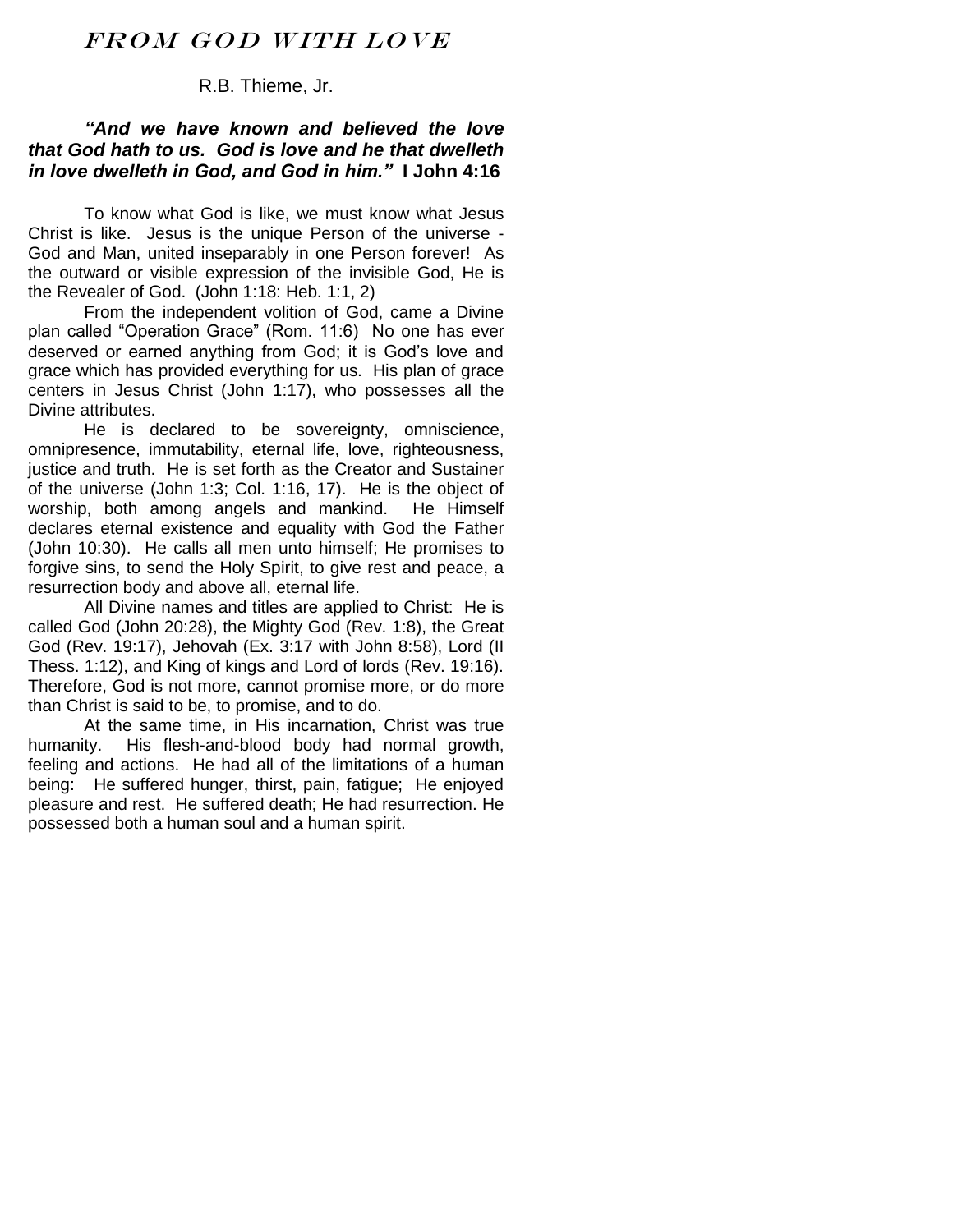Through this unique Person, God expressed His love to the human race: "God so loved the world, that He gave His only begotten Son, that whosoever believeth in Him should not perish, but have everlasting life." (John 3:16). If we are to have eternal life, our sins must be forgiven and blotted out. Jesus Christ did not come into the world simply to perform miracles and to alleviate suffering, or even to provide marvelous principles of life and death (though He did all these); He came for the express purpose of dying on the cross for your sins and mine. "Even as the Son of man came not to be ministered unto, but to minister, and to give His life a ransom for many. Then said He, Lo, I come to do Thy will, O God….by the Which will we are sanctified through the offering of the body of Jesus Christ once for all." Matthew 20:28; Hebrews 10:9.

Now that the work has been accomplished, Jesus Christ offers eternal life to everyone who will believe in Him: "I give unto them eternal life; and they shall never perish, neither shall any one pluck them out of my hand" (John 10:18). "These are written, that ye might believe that Jesus is the Christ, the Son of God, and that believing ye might have life through His name." (John 20:31).

The issue of eternal relationship with God is the individual"s attitude toward the Person of Jesus Christ. "He that believeth on the Son hath everlasting life, and he that believeth not the Son shall not see life; but the wrath of God abideth on him." John 3:36.

# THE BARRIER BETWEEN GOD AND MAN

Billions of years ago, God knew that "by one man"s disobedience" (Romans 5:19) man would become a sinner. When God"s foreknowledge became fact and the first man sinned, a great barrier arose between God an man.

Man's righteousness is declared to be as "filthy rags" in God"s sight (Isaiah 64:6). While it is true that some men are better than others, it is also true that all righteousness in the human race is relative; and relative righteousness can never have fellowship with perfect or absolute righteousness, which belongs to God.

Therefore, a barrier exists between God and man. There is no work or activity of any kind whereby man can remove this great barrier. Throughout the ages, man has sought, through his own good works, somehow to gain the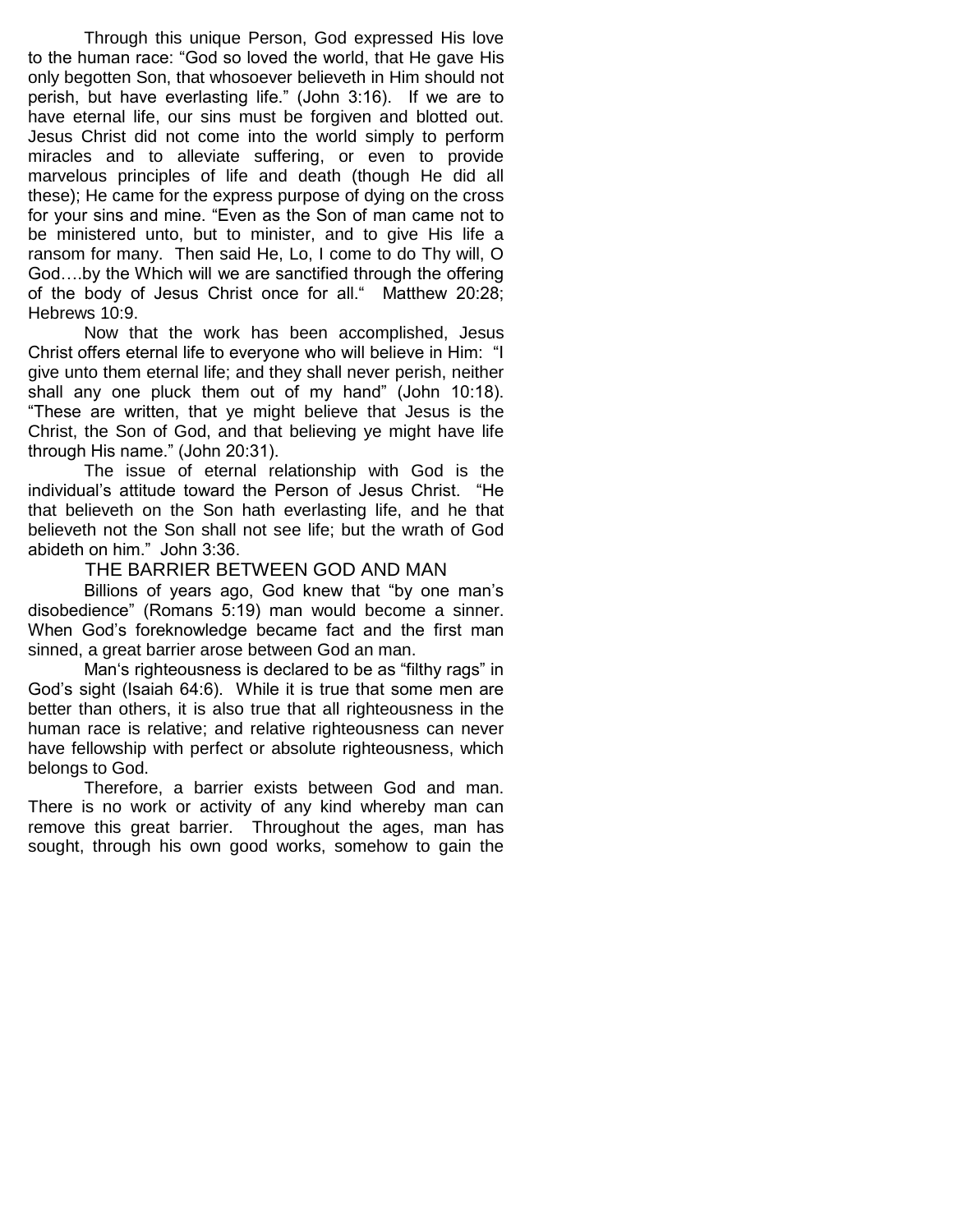approbation of God, but no man has ever succeeded. (Titus 3:5).

This barrier is rendered even more impregnable by the fact that God in His justice has pronounced a penalty on sin: "the wages of sin is death" (Rom. 6:33). Adam did not die physically for nearly a thousand years after his sin; but his human spirit died immediately.

He was separated from God by spiritual death. Without a human spirit, man cannot have fellowship with God, either in time or in eternity. This was the penalty of which God had forewarned Adam in Gen. 2:17. Physical death was the eventual result of the spiritual death.

# THE ETERNAL DECREE

From man"s viewpoint, this barrier is insurmountable. From God"s viewpoint, grace could overcome it. Therefore, we have the doctrine of "the eternal decree." This is the plan determined by God the Father whereby God would do all the doing and man the receiving under the principal of GRACE.

The Second Person of the Trinity, God the Son, would enter into the world and become true humanity (John 1:14). Equal with God and equal with man, yet without sin or the sin nature He would be qualified to take the place of the sinner and at the same time satisfy the righteousness and justice of God. This plan is stated in many passages of Scripture. "Who will have all men to be saved…For there is one God and one mediator between God and men, the man Christ Jesus; Who gave Himself a ransom for all….." (I Tim. 2:4-6).

# THE REMOVAL OF THE BARRIER

The removal of the barrier can be summed up in one word - reconciliation. "For He is our peace, who hath broken down the middle wall of partition between us…so making peace; and that He might reconcile both unto God in one body by the cross, having slain the enmity thereby" (Eph. 2:14-16).

Just as there are six strikes against man in the barrier, so there are six categories in the doctrine of salvation which describe the work of Christ on the cross by which the barrier was removed.

(1) UNIVERSAL SIN in the human race was solved by REDEMPTION. The source of personal sin is the sin nature, which was passed down from Adam to the entire human race (Rom.5:12).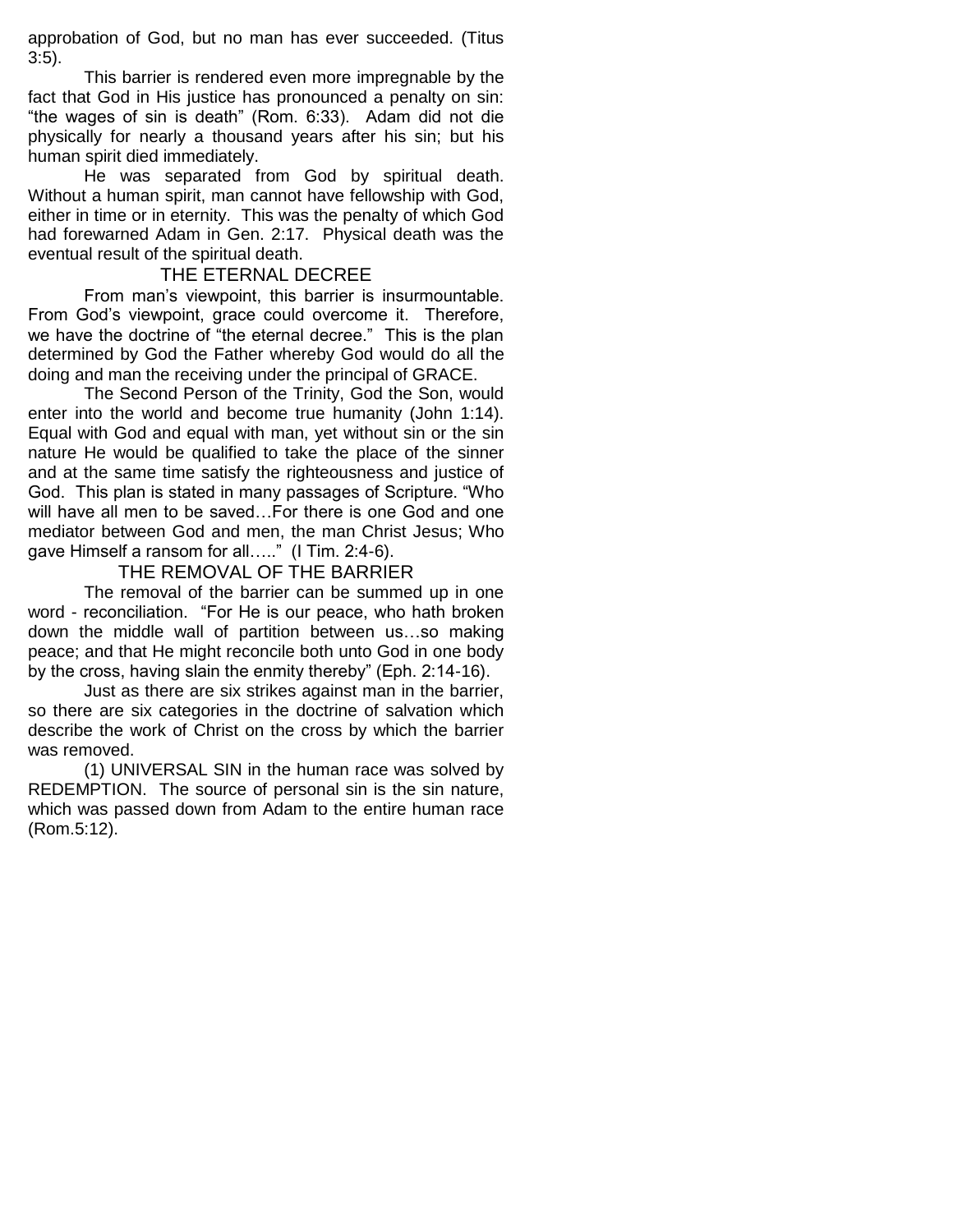Since everyone is born with an old sin nature, we are said to be in the "slave market of sin" (John 8:34). The purchase price of our redemption was the blood of Jesus Christ, which represents His spiritual death (the bearing of our sins on the cross). "In whom we have redemption through His blood, the forgiveness of sins, according to the riches of His grace" (Ephesians 1:7).

UNLIMITED ATONEMENT resolved the problem of the universality of sin, for Christ was judged for every sin everyone in the world has ever committed or ever will commit. "And He is the propitiation for our sins: and not for ours only, but also for the sins of the whole world (I John 2:2).

However, while all are savable, not all are saved - only those who believe in Christ.

(2) THE PENALTY OF SIN was cancelled by EXPIATION. Christ removed the penalty by suffering the punishment "in his own body on the tree" (I Peter 2:24). He paid for our debt of sin. "Blotting out the handwriting of ordinances that was against us, which was contrary to us, and took it out of the way, nailing it to His cross" (Colossians 2:14).

(3) Even man"s PHYSICAL BIRTH constitutes a factor in the barrier, for he is born spiritually dead. By His work on the cross, Jesus Christ provided REGENERATION, whereby the one who believes in Him may be "born again" (John 3:7). Through regeneration, man becomes spiritually alive to God. "And you hath He quickened (made alive), who were dead in trespasses and sins" (Ephesians 2:1).

(4) The CHARACTER OF GOD keeps man from God, for God is absolute righteousness. The holy God cannot have fellowship with sinful man. His perfect justice demands that a penalty be paid for sin. PROPITIATION (I John 2:2) solves this problem: God the Father is satisfied - not by our works but with the work of Christ.

(5) The RELATIVE RIGHTEOUSNESS of man was solved by IMPUTATION AND JUSTIFICATION. At the moment of salvation God imputes or credit's the righteousness of Christ to our account, even as the first man"s sin was once imputed to the human race. On the basis of the imputation of righteousness, God declares the undeserving sinner justified just, or righteous in His sight and acceptable to Himself (Romans 4:5).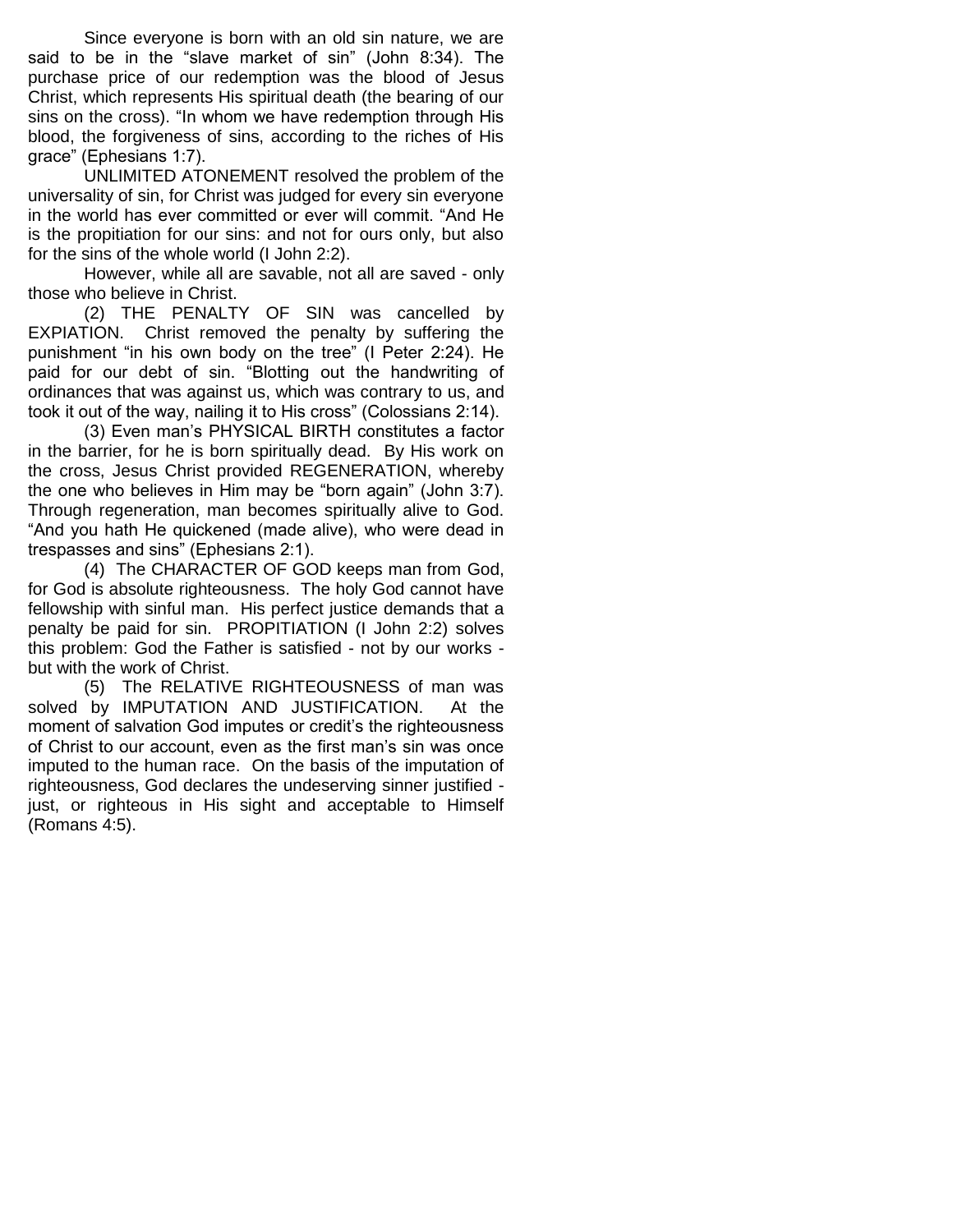(6) Man"s POSITION IN ADAM renders him incapable of fellowship with God: "In Adam all die….." (I Cor. 15:22). Through salvation the believer is placed into a NEW POSITION "in Christ" the last Adam.

Thus the entire six strikes against man have been removed, totally, by the cross. The door to heaven is open; and where once stood the barrier, Christ stands as the way to heaven. By an act of personal faith in Him, the barrier is removed for you, and you are reconciled to God. At the moment you believe, 36 things will happen to you immediately; 36 things which constitute a perfect salvation!

# DIVINE GOOD VERSIS HUMAN GOOD

Ultimately, every person who is saved chooses the work of Christ rather than his own good deeds. God is perfect; He is absolute righteousness; He is immutable and unchangeable. God"s righteousness can never change and become unrighteous. God is also eternal. Eternal life plus immutability and righteousness means that there never was a time, there never will be a time - in fact, there never can be a time when God can be unfair or unrighteous in any way. Therefore, anything that comes from God must be absolutely perfect; and since salvation comes from God, since He planned every detail of it, it has to be perfect.

On the other hand, man is imperfect, a temporal creature. Under no circumstance can man be considered perfect; and no perfect plan can originate from an imperfect being. If man could do anything to achieve or merit the plan, then it becomes imperfect. But how grateful we are to the eternal God who provided a plan which came from Himself, a plan which is perfect because He designed it Himself, a plan which is perfect because the execution of the plan is not in the hands of man, but in the hands of the unique Person of the Lord Jesus Christ!

While the Son of God was hanging on the cross, He cried out, "My God, My God, why hast thou forsaken me?" Why did God the Father, who loved the Son eternally, forsake Him at the cross? The answer is simple, but tremendous: "For He (the Father) hath made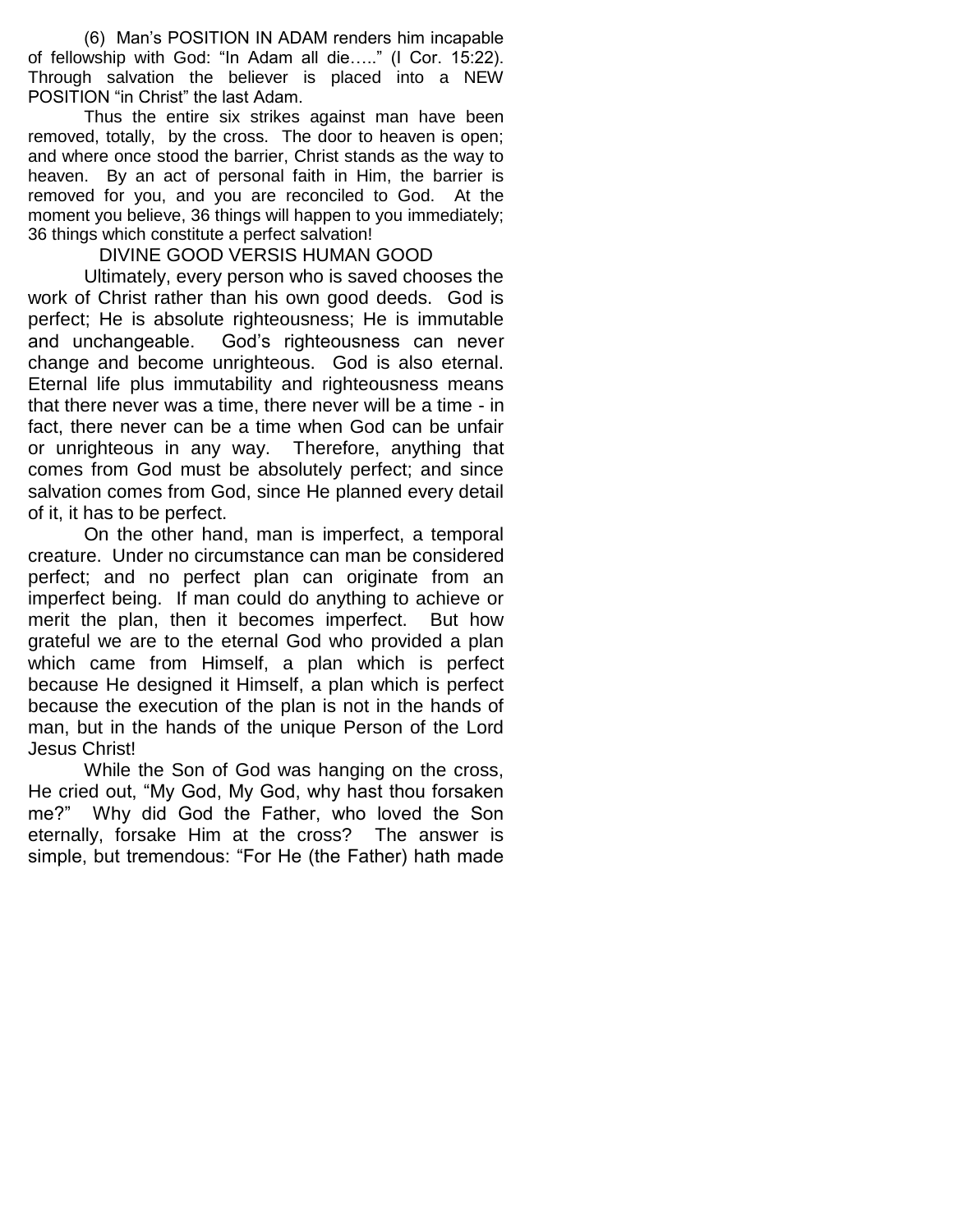Him (Christ) to be sin for us, who (Christ) knew no sin: that we might be made the righteousness of God in Him (II Cor. 5:21).

Jesus Christ was taking our place; He bore our sins in His body and in His soul (I Peter 2:24; I John 3:16); and as He did, God the Father and God the Holy Spirit had to turn away from Him because perfect righteousness can have no relationship with sin. We will never begin to understand the great depths to which Christ went in order to provide eternal salvation for us. But the fact remains that He did it ALONE; He required no help from us! When He cried, "IT IS FINISHED," there was nothing else to be done.

That"s why I say that ultimately salvation has as its great issue: will you choose the work of Christ on the cross, which satisfied God the Father, or will you choose your own works in order to gain the approbation of God? You must choose one or the other; yet the Scripture declares so clearly: "For by grace are ye saved through faith; and that not of yourselves: it is the gift of God: Not of works, lest any man should boast" (Eph. 2:8,9).

And that is the beauty of our "so great salvation" - it is appropriated by FAITH. Faith in itself carries no merit; but the object of faith always carries merit. What is the object of your faith in the matter of salvation? Are you trusting in your own work - Church membership, baptism, some system of morality, the Sermon on the Mount? All of the good deeds that any one has ever been able to accomplish in a lifetime, placed along side the matchless work of Christ, add up to a great big "MINUS"!

God"s plan is so great in its concept and execution that it is impossible for man to compare it, much less understand it. The plan involves each member of the Trinity: The Father planned it; the Son executed it; the Holy Spirit reveals it. The barrier was removed by the spiritual death of Christ. Who took our place and became our Substitute and Sin-bearer. What greater plan can there be than this? And yet for us it is so simple: we have but to receive it! IT IS FREE - WITHOUT MONEY, WITHOUT PRICE (Isaiah 55:1).

"As many as received Him to them gave He power to become the sons of God, even to them that believe on His Name (John 1:12). Since the barrier has been removed, the only thing which stands between you and God, between you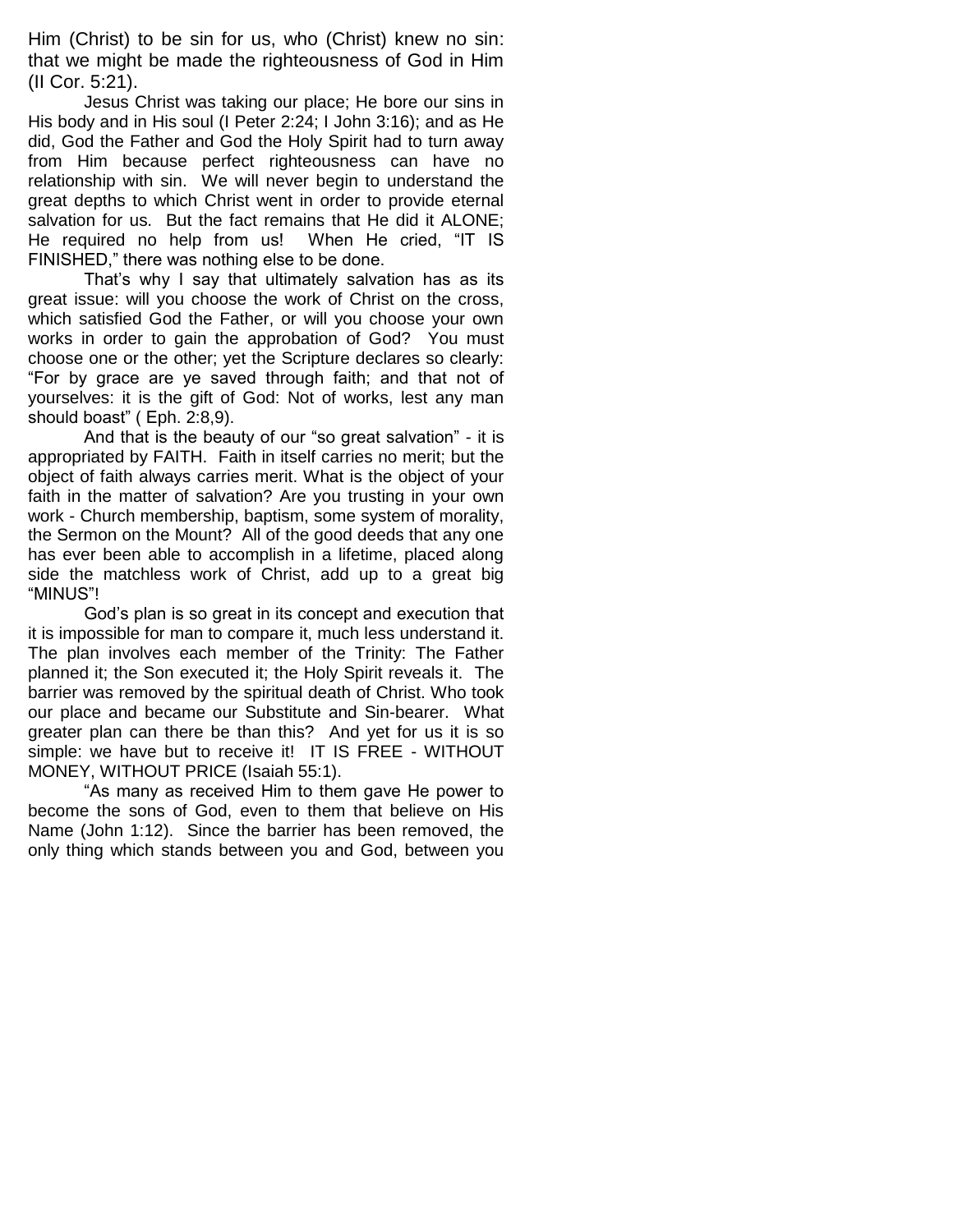and eternal life, is your attitude toward the work and Person of Jesus Christ.

~~~~~~~~~~~~~~~~~~~

#### *THE GIFT OF GOD* Lucille Moore

*It passeth all knowledge that I should see The MARVEL OF MARVELS revealed to me; God's own Son from Glory a baby became, Being born of a virgin, Jesus was His name. He grew up in old Palestine's Galilee, Where He worked at the trade of carpentry, He came down to earth in His Father's will, Although He was man -- He was God still. God's perfect creation had fallen in sin; Slaves and sick, was the plight they were in. The triune God then revealed a Plan To redeem and lift up fallen man. Oh, MARVEL OF MARVELS that Jesus the Man Should offer to die in Redemption's plan. Willingly to Calvary's Hill He was led -- Though well He knew His blood must be* 

*shed.*

*He took on Himself man's sickness and sin, That they might be loosed from the power therein.*

> *The Lamb without blemish, spot ,or stain, Died for each mortal; thus their SAVIOR*

*became.*

\* The words "think" and "thank" come from the same Latin root. If we take the time to think more, we will undoubtedly thank more.

 $~\sim$   $~\sim$   $~\sim$   $~\sim$   $~\sim$   $~\sim$   $~\sim$   $~\sim$   $~\sim$   $~\sim$ 

\* A shallow understanding has a short memory.

\* Prayer should be the key of the day and the lock of the night. (Pocket sayings)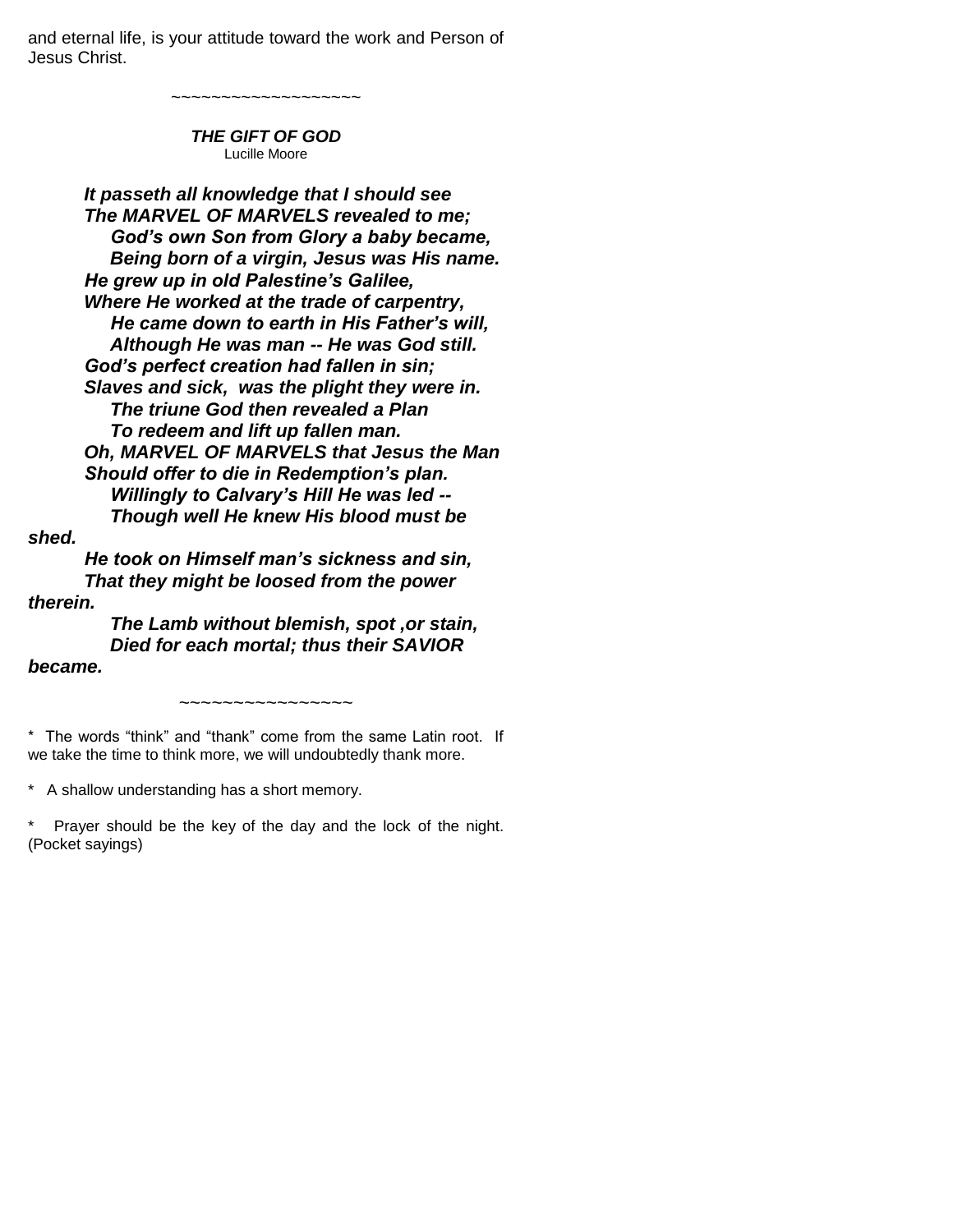# **FROM DEATH TO LIFE** *Marie Chaloub*

"Then Jonah prayed unto the Lord his God out of the fish's belly…...The waters compassed me about, even to the soul: the depth closed me round about, the weeds were wrapped about my head. I went down to the bottoms of the mountains; the earth with her bars was about me for ever: yet hast Thou brought up my life from corruption, O Lord my God." Jonah 2:1, 5-6.

"Jesus saith unto her, I am the resurrection and the life: he that believeth in me, though he were dead, yet shall he live: And whatsoever liveth and believeth in me shall never die. Believest thou this?"John 11:25-26.

Very little was revealed in the Old Testament concerning the resurrection and the life beyond. The prophets were chiefly occupied with earthly prosperity and millennial blessings. They anticipated the coming of Messiah, the hope of His elect people, Israel. Yet, some glimpses of the resurrection were noticeable: Hosea 6:1-3; Daniel 12:2; Job 19:25-27; Psalm 16:9-11.

The most remarkable type of the resurrection is pictured in the prophet Jonah. He is a type of Christ in death and resurrection, and also a sign to Israel. Christ Himself chose the prophet as a type of His own resurrection: "For as Jonah was three days and three nights in the whale's belly, so shall the Son of Man be three days and nights in the heart of the earth" Matthew 12:40. Some people interpret this as just an allegory, but characters in an allegory cannot rise in judgment with the men of that generation whom the Lord addressed. God is the God who does miracles even if science objects. God is sovereign. He flung a wind onto the sea and there was a mighty tempest, even though summer time usually brings fair weather in the Mediterranean. We realize, then, that this storm, terrifying in its intensity, was really supernatural.

The remarkable feature about this story is that Jonah told the sailors the truth about himself, and in essence, sentenced himself to death: "Take me and throw me overboard!" Being guilty, he became the willing victim.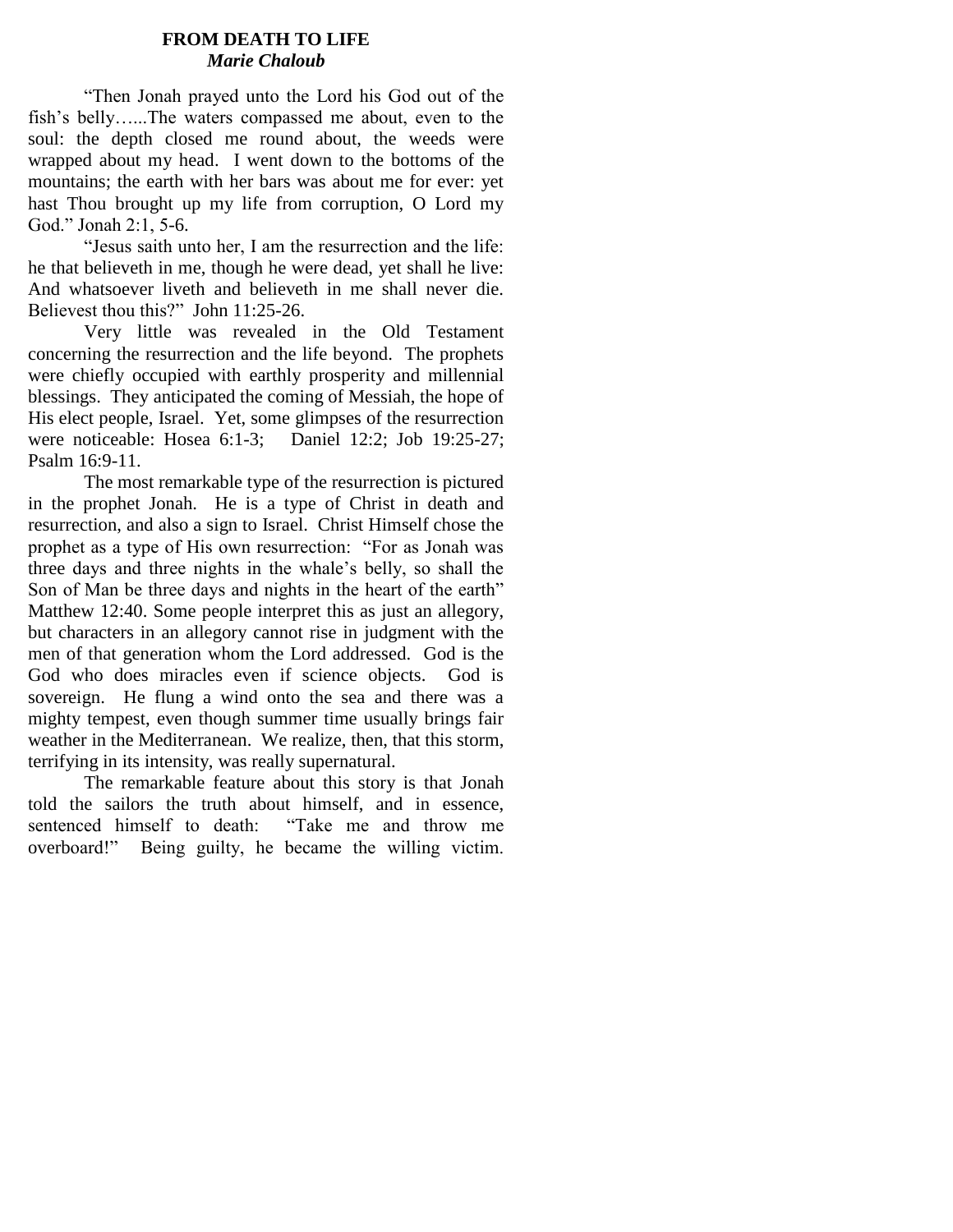Christ became the willing Divine Substitute, who upheld the majesty of God's broken law. Jonah was disobedient and guilty, but the Lord Jesus Christ was sinless; yet, He became obedient unto death, even the death of the cross. Each of these men willingly suffered to save the lives of others: Jonah, to save those in the ship; Christ, who saved all humanity from sinking into the waters of eternal death.

The next wondrous event was the sudden end of the storm. Those superstitious sailors who had called on their gods earlier, now called on Jehovah. Perhaps because of a holy revelation from God, that the blood makes atonement for the soul, offered a sacrifice to Him. Faith in God's sacrifice begets works of righteousness, and they made vows. The sign of Jonah given to the scribes and Pharisees, provides an anticipation of the truth concerning our Lord's bodily resurrection and the justice and mercy therein involved. His resurrection was the Divine seal upon His finished work on the cross, which opened up a new and living way by which sinful men might have a chance to be justified from their sins.

Christ's full victory over death was displayed at Lazarus' tomb. Lazarus also speaks of Israel's condition in his need and only hope. It is clearly stated that Jesus loved Lazarus, and it was confirmed by His attitude when He saw Mary and the Jews who came with her unto Lazarus' grave weeping. Jesus also wept. All the bystanders said: "Behold how He loved him!" Jesus showed a stern and angry attitude toward the blind leaders and the cold, deadly system which Judaism had become, but there can be no doubt as to His love for His people.

Israel, like Lazarus, had to die "for the glory of God," in view of a future resurrection. Israel was desperately sick, even as Lazarus, and there was no remedy for them except in the risen Savior. What was true of Lazarus as representing the state and need of Israel, is true of the whole human race--sick unto death, dead and stinking. Therefore, the only hope is in resurrection, a new beginning with the Lord Jesus Christ.

In that magnificent moment when Christ emerged from death unto life, the proof was made that the eternal God and His holy Son had been working together to open a new and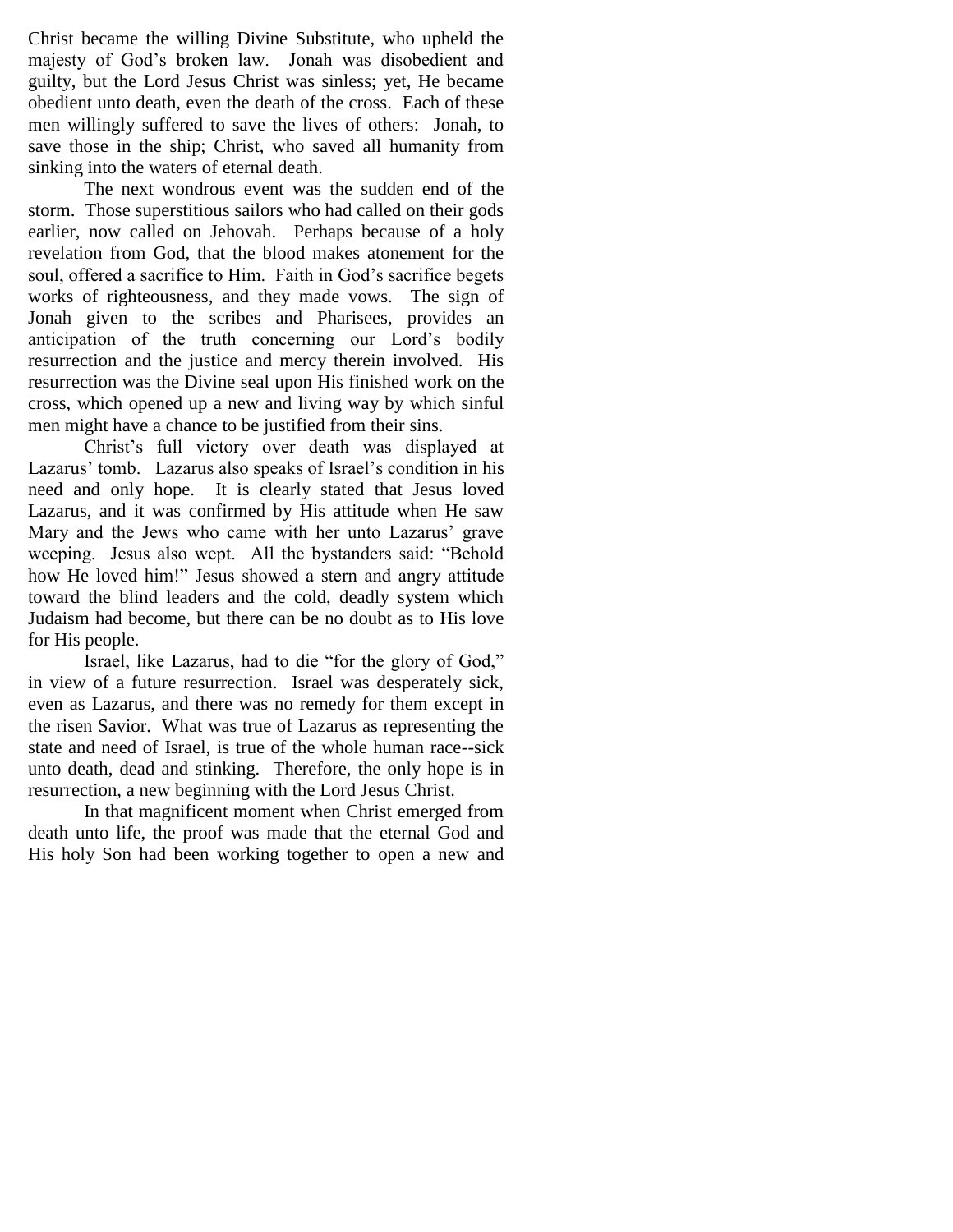living way. The apostles' sermons after the Day of Pentecost emphasized the resurrection of the Lord. Jesus had said to Martha, "He that believeth in Me shall never die!" Henceforth, we want to know Christ and the power of His resurrection, to attain a life entirely separated from the things of the old dead self. The risen Christ remains the absolute Master, the One who won the final victory over our last enemy--DEATH!

Dear Friends, let us yield ourselves to HIM so that we may be called to share in His glorious resurrection. Let us prepare ourselves for His coming, trim our lamps, making sure to be ready when God's clock strikes that glorious hour!

(From "The Messiah's Call)

# *RISEN WITH JESUS*

~~~~~~~~~~~~~~~~~~~~

*Are you risen with the Savior Into resurrection power? Are you now a new creation, Trusting Jesus every hour?*

*We may live in glorious newness, By a new and living Way; Find in Him eternal dawning Of an everlasting day.*

*Every morning His new mercies Wake our hearts in new refrain; His salvation is sufficient For life"s sunshine or its rain.*

*Let us not, "mid old surroundings, Live old habits and old ways; But in His renewing presence Ever sing new songs of praise--*

*Ever think new thought inspiring, Ever speak new words of truth; Ever look above to Jesus, Source of everlasting youth.* *--Carlan S. Messler*